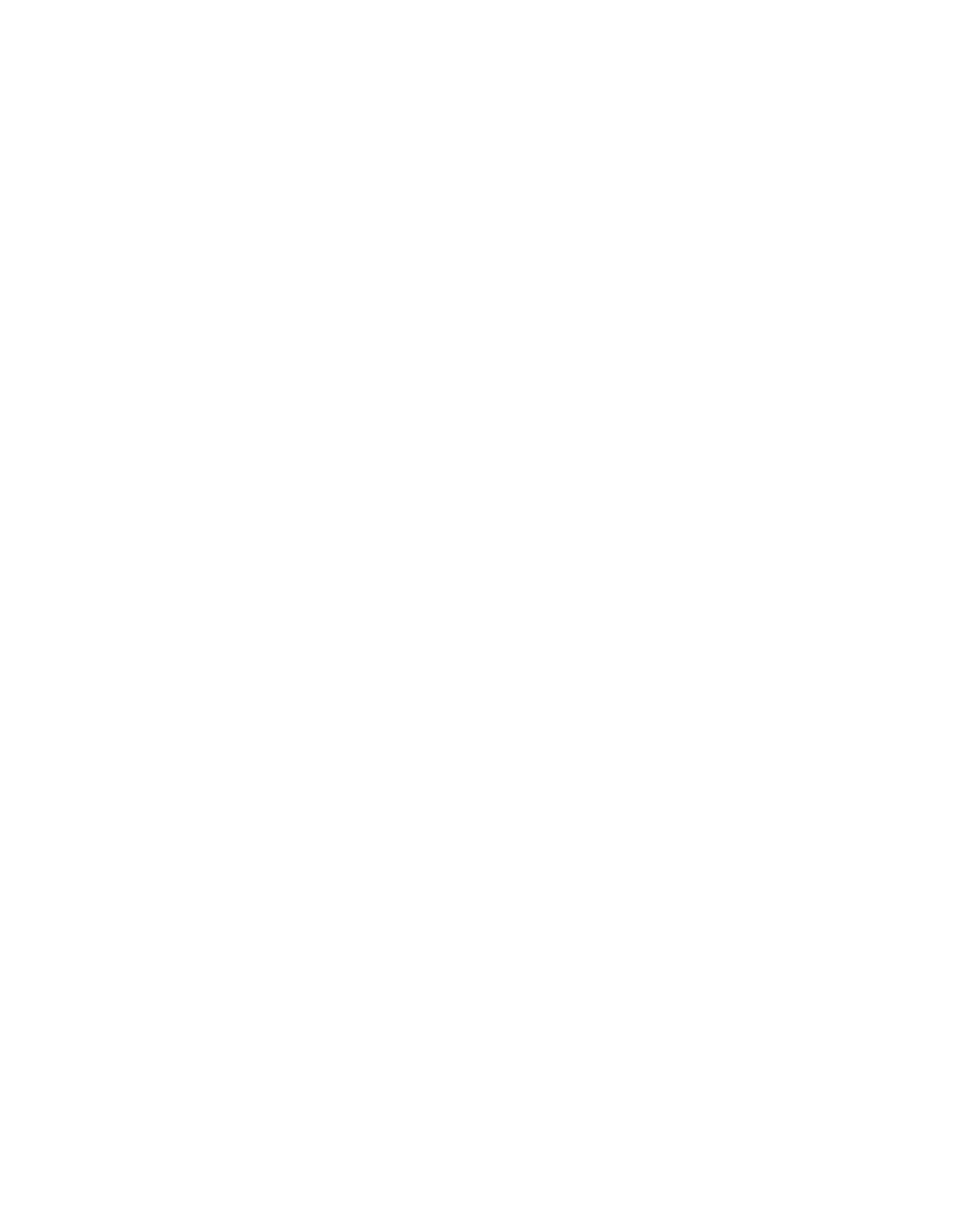# NPDES GENERAL PERMIT NO. 1 **TABLE OF CONTENTS**

| PART III. SPECIAL CONDITIONS, MANAGEMENT PRACTICES, AND OTHER |  |
|---------------------------------------------------------------|--|
|                                                               |  |
|                                                               |  |
|                                                               |  |
|                                                               |  |
|                                                               |  |
|                                                               |  |
|                                                               |  |
|                                                               |  |
|                                                               |  |
|                                                               |  |
|                                                               |  |
|                                                               |  |
|                                                               |  |
|                                                               |  |
|                                                               |  |
|                                                               |  |
|                                                               |  |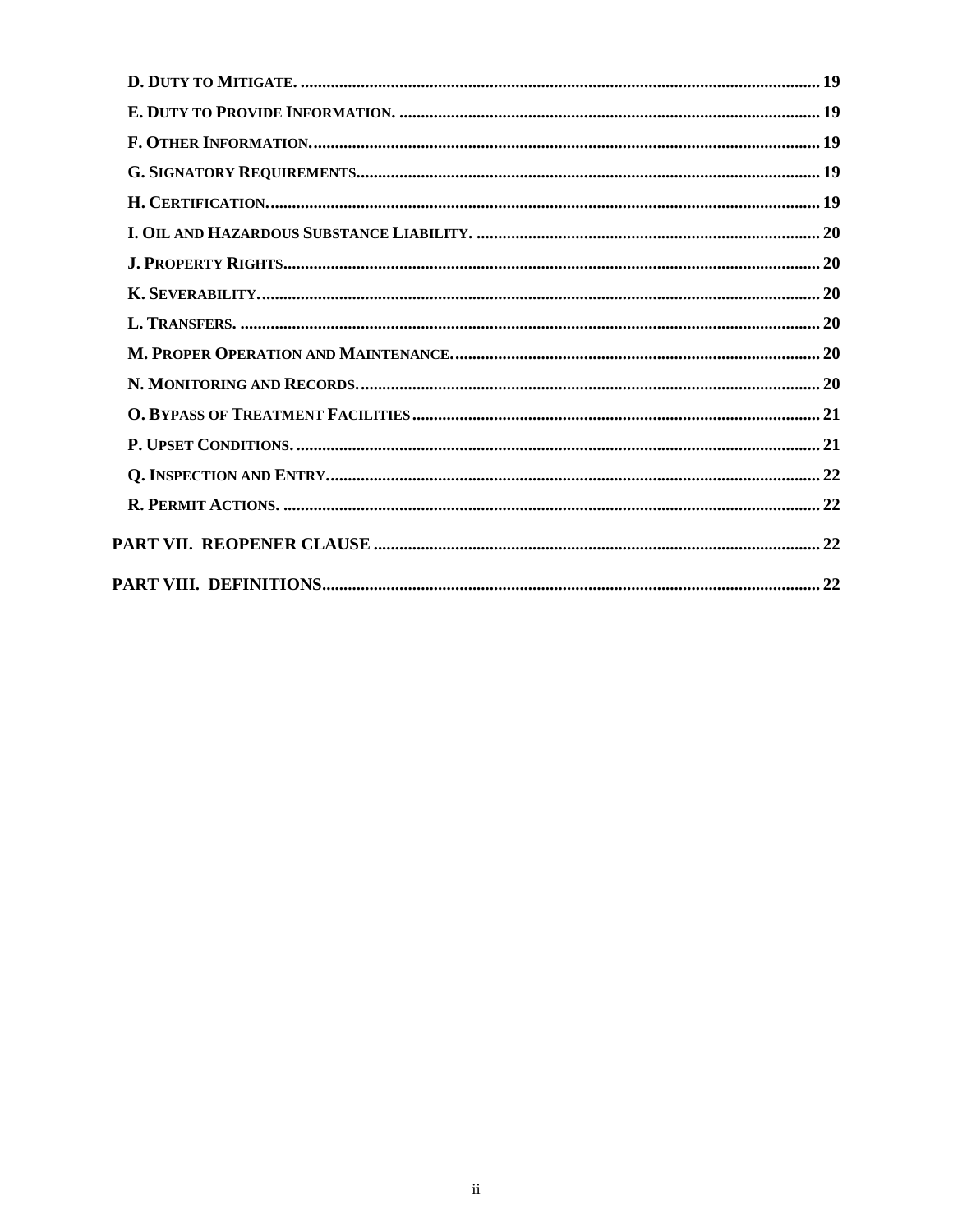#### **PART I. COVERAGE UNDER THIS PERMIT**

**A**. **PERMIT AREA** This permit covers all areas of the State of Iowa.

# **B. ELIGIBILITY**

- **1.** Except for storm water discharges identified under Part I.B.2., this permit may authorize the discharge of all new and existing "storm water discharge associated with industrial activity" (*defined in Part VIII of this permit*) that are composed entirely of storm water or storm water mixed with non-storm water listed in Part III.A.
- **2. LIMITATIONS ON COVERAGE** The following types of "storm water discharge associated with industrial activity" are NOT authorized by this permit:

**A.** "storm water discharge associated with industrial activity" which are subject to an existing effluent guideline limitation for a discharge of storm water or a discharge which is a combination of storm water and process water<sup>[1](#page-4-0)</sup>;

**B.** "storm water discharge associated with industrial activity" from facilities with an existing NPDES individual permit for the storm water discharge or which are issued an individual permit in accordance with Part I.C. of this permit. Storm water discharge under an existing individual NPDES permit may be authorized by this permit after the existing permit expires;

**C.** "storm water discharge associated with industrial activity for construction activities",

 $\overline{a}$ 

**D.** "storm water discharge associated with industrial activity from asphalt plants, concrete batch plants, rock crushing plants"; and, sand and/or gravel operations; except for facilities which are subject to requirements to report releases into the environment under Section 313 of SARA Title III for chemicals which are classified as Section 313 water priority chemicals.

**E.** "storm water discharge associated with industrial activity" that the Department has shown to be or may reasonably be expected to be contributing to a violation of a water quality standard.

**F.** new or expanded "storm water discharge associated with industrial activity" that discharges to Outstanding Iowa Waters or to Outstanding National Resource Waters.

**G.** "storm water discharge associated with industrial activity" from airports that begin operations on or after October 1, 2012 and have 1,000 or more annual non-propeller aircraft departures.

- **3.** "Storm water discharge associated with industrial activity" which are authorized by this permit may be combined with other sources of storm water which are not classified as associated with industrial activity pursuant to 40 CFR 122.26(b)(14).
- **4. EXCLUSIONS** The following "storm water discharges associated with industrial activity" do not require an NPDES permit:

**A.** Discharges from agricultural and silvicultural activities including storm water runoff from orchards, cultivated crops, pastures, range lands, and forest lands, but not discharges from concentrated animal feeding operations as defined in 40 CFR 122.23, concentrated aquatic production facilities as defined in 40 CFR 122.24, discharges to aquaculture projects as defined in 40 CFR 122.25, and discharges from silvicultural point sources as defined in 40 CFR 122.27.

<span id="page-4-0"></span> $<sup>1</sup>$  For the purpose of this permit, the following effluent</sup> guideline limitations address storm water: cement manufacturing (40 CFR 411); feedlots (40 CFR 412); fertilizer manufacturing (40 CFR 418); petroleum refining (40 CFR 419); phosphate manufacturing (40 CFR 422); steam electric (coal pile runoff) (40 CFR 423); coal mining (40 CFR 434); mineral mining and processing (40 CFR 436); ore mining and dressing (40 CFR 440); and asphalt emulsion (40 CFR 443).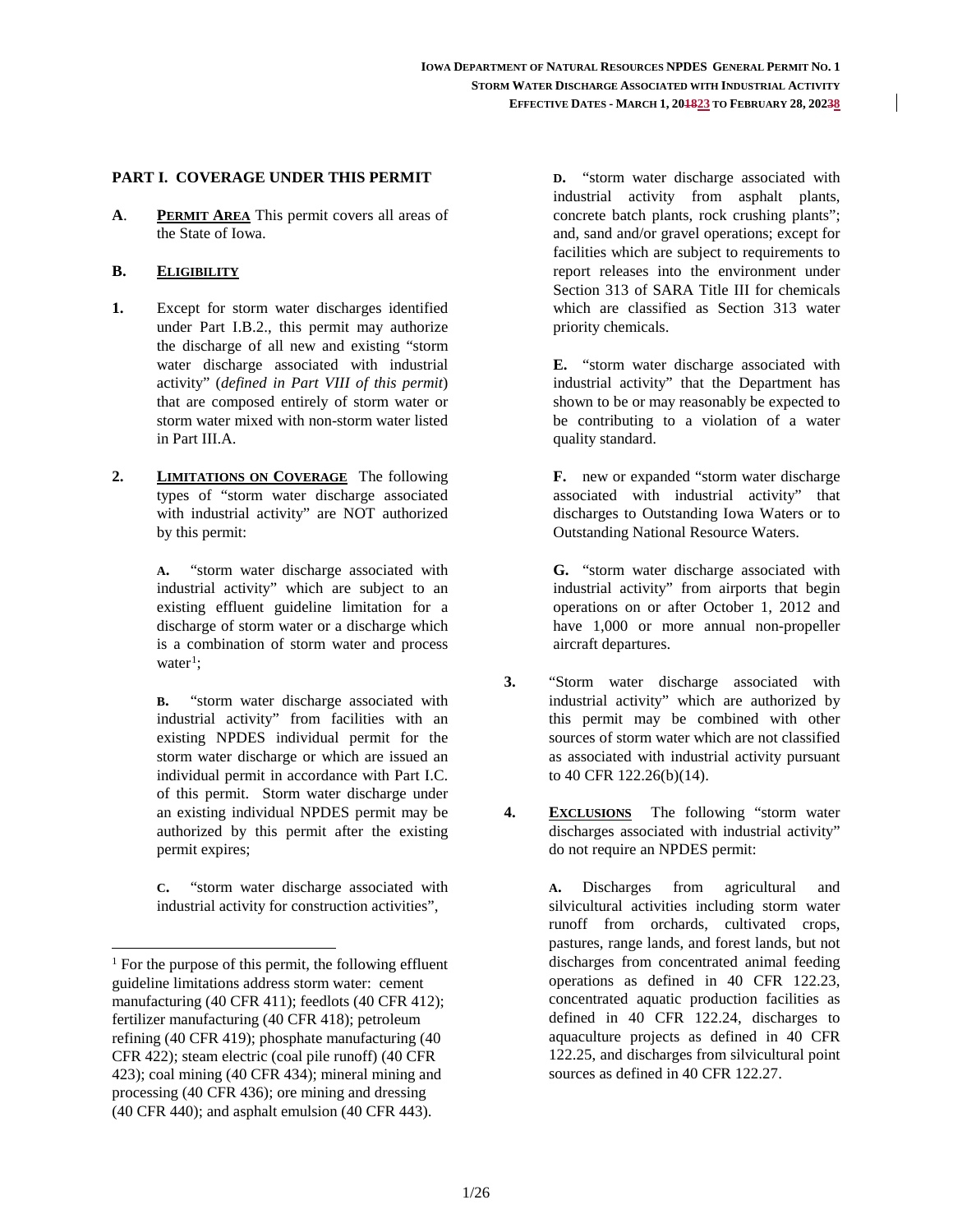**B.** Discharges of storm water runoff from mining operations or oil and gas exploration, production, processing, or treatment operations or transmission facilities, composed entirely of flows which are from conveyances or systems of conveyances used for collecting and conveying precipitation runoff and which are not contaminated by contact with, or do not come in contact with, any overburden, raw material, intermediate products, finished products, byproduct, or waste products located on the site of such operations.

#### **C. REQUIRING AN INDIVIDUAL PERMIT**

- **1.** The Department may require any person authorized to discharge under this permit to apply for and obtain an individual NPDES permit. When the Department notifies a discharger to apply for an individual permit a deadline, not longer than one year, will be established for submitting the application. If a person fails to submit an individual NPDES permit application by the deadline established by the Department under this paragraph, the applicability of this general permit to the NPDES permittee is automatically terminated at the end of the day specified for application submittal.
- **2.** Any owner or operator authorized to discharge by this permit may request to be excluded from coverage under this permit by applying for an individual permit. The application for an individual permit shall include Form 1 and Form 2F and all applicable fees and shall be submitted to the Department in accordance with subrule 567--64.3(4) of the Iowa Administrative Code
- **3.** When an individual NPDES permit is issued to an owner or operator, the applicability of this permit to the individual NPDES permittee is automatically terminated on the issuance date of the individual permit. When an individual NPDES permit is denied to an owner or operator for a discharge otherwise subject to this permit, the applicability of this permit to the individual NPDES permittee is automatically terminated on the date of such

denial, unless otherwise specified by the Department.

#### **D. AUTHORIZATION**

- **1.** Discharges of storm water associated with industrial activity must submit a complete Notice of Intent (NOI) in accordance with the requirements of Part II of this permit to be authorized to discharge under this general permit.
- **2.** Unless notified by the Department to the contrary, owners or operators who submit such notification are authorized to discharge storm water associated with industrial activity under the terms and conditions of this permit. Upon review of the NOI, the Department may deny coverage under this permit and require submittal of an application for an individual NPDES permit.

# **PART II. NOTICE OF INTENT REQUIREMENTS**

- **A**. **DEADLINES FOR NOTIFICATION** Facilities which begin discharging storm water associated with industrial activity after October 1, 1992 are not allowed to discharge storm water associated with industrial activity until an authorization has been issued for the facility by the Department.
- **B.** FAILURE TO NOTIFY Owners (or operators when owners do not operate the facility), who fail to notify the Department of their intent to be covered by this permit, and discharge pollutants to waters of the state without an NPDES permit, are in violation of the Clean Water Act and the Code of Iowa.
- **C. CONTENTS OF THE NOTICE OF INTENT** A complete Notice of Intent shall include the items described in Parts II.C.1., II.C.2., and II.C.3. of this permit.
- **1.** A completed Notice of Intent Form, DNR Form 542-1415, signed in accordance with Part VI.G. of this permit. The information on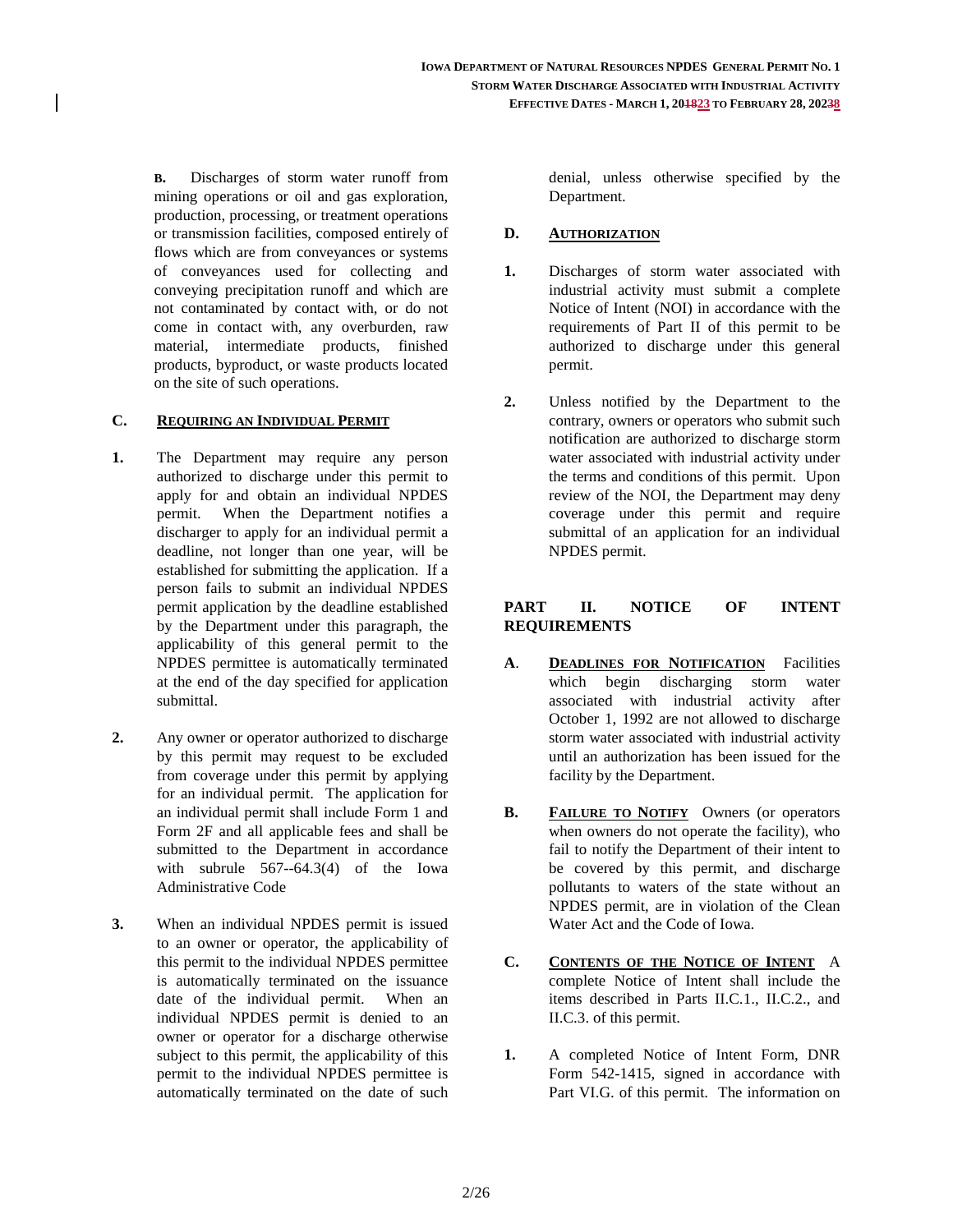the form shall include the following information:

**A.** Name, address, and location of the facility for which this notification is submitted;

**B.** The 4-digit SIC code that best represents the principal products or activities provided by the facility;

**C.** The operator's name, address, telephone number, and status (federal, state, private, public or other entity);

**D.** The location should be provided as the 1/4 section (NE, SW, SE, NW), section, township, range and county in which the storm water discharge is located;

**E.** The type of discharge (new or existing); whether or not the discharge is to a municipal separate storm sewer system; the date the discharge is to commence; the permit status of the discharge; and, the name of the receiving water(s).

**F.** An indication of whether this facility has existing quantitative data describing the concentration of pollutants in storm water discharges available and a summary of available existing data. (Existing data should not be included as part of the NOI, it should retained as part of the Pollution Prevention Plan).

**G.** A certification that the terms and conditions of the general permit will be met.

- **2. APPLICABLE FEES** The applicable fees specified in Iowa Administrative Code 567-- 64.16(455B).
- **3. PUBLIC NOTIFICATION** A demonstration that the public notice requirements in Iowa Administrative Code  $567 - 64.6(1)$ "c"(1) was published at least one day, in the newspaper with the largest circulation in the area in which the facility is located or the activity will occur.

**D. WHERE TO SUBMIT** Facilities which discharge storm water associated with industrial activity must submit items described in Part II.C.1., 2., and 3. of this permit to the Department at the following address:

> Storm Water Coordinator Iowa Department of Natural Resources 502 E. 9th St. Des Moines, IA 50319-0034

**E. RENOTIFICATION** Prior to the expiration of an authorization issued under this general permit, the permittee is required to resubmit a Notice of Intent (no additional public notice is required) with the Department for coverage under the new general permit. If a new general permit has not been reissued prior to the expiration of the current permit, the provisions and coverage of the current permit are extended until replaced by the adoption of a new general permit.

# **F. NOTICE OF DISCONTINUATION**.

- **1.** A notice to discontinue the activity covered by this NPDES general permit must be made in writing to the Department within 30 days of the discontinuance of the discharge.
- **2.** The Notice of Discontinuation shall include the following information:

**A.** the name of the owner/operator to which the permit was issued;

**B.** the general permit number and permit authorization number;

**C.** the date the discharge will be or has been discontinued, and,

**D.** the following certification signed in accordance with Part VI. G. of this permit:

"I certify under penalty of law that all storm water discharges associated with industrial activity from the identified facility that are authorized by this NPDES General Permit No. 1 have been eliminated. I understand that by submitting this Notice of Discontinuation, that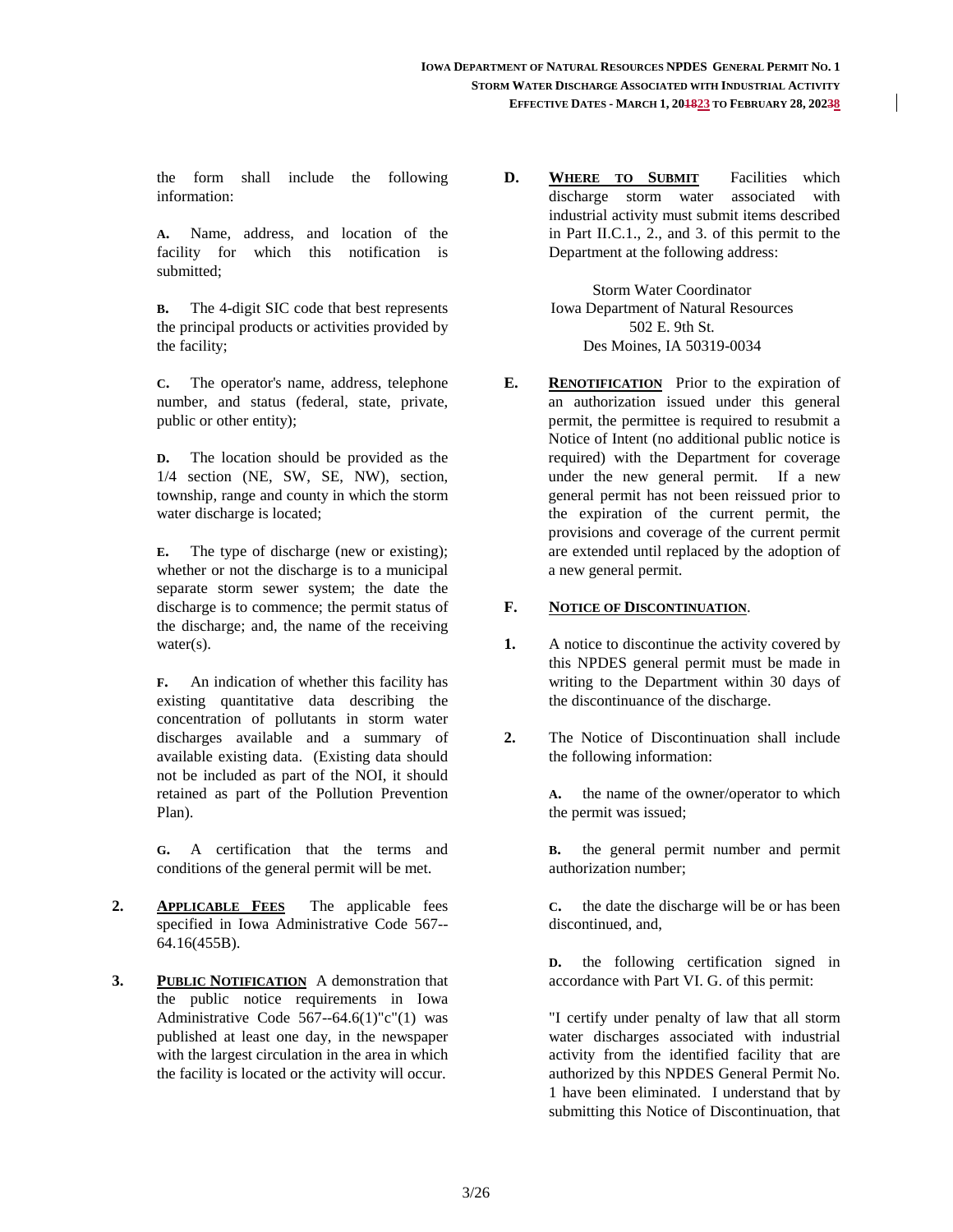I am no longer authorized to discharge storm water associated with industrial activity by Iowa Department of Natural Resources General NPDES Permit No. 1. and that discharging pollutants in storm water associated with industrial activity to waters of the United States is unlawful under the Clean Water Act where the discharge is not authorized by a NPDES permit."

# **PART III. SPECIAL CONDITIONS, MANAGEMENT PRACTICES, AND OTHER NON-NUMERIC LIMITATIONS**

**A. PROHIBITION ON NON-STORM WATER DISCHARGES** All discharges covered by this permit shall be composed entirely of storm water except as follows:

> discharges from fire fighting activities, fire hydrant flushings, potable water sources including waterline flushings, uncontaminated groundwater, foundation or footing drains where flows are not contaminated with process materials such as solvents, springs, riparian habitats, wetlands, irrigation water, exterior building washdown, pavement washwaters where spills or leaks of toxic or hazardous materials have not occurred and where detergents are not used, and air conditioning condensate, that are combined with storm water discharges associated with industrial activity may be authorized by this permit provided the non-storm water component of the discharge is in compliance with Part III.C.4.H.

**B. RELEASES IN EXCESS OF REPORTABLE QUANTITIES** Any owner or operator identified in the pollution prevention plan is subject to the spill notification requirements as specified in 455B.386 of the Iowa Code. Iowa law requires that as soon as possible but not more than six hours after the onset of a "hazardous condition"<sup>[2](#page-7-0)</sup> the Department and local sheriff's office or the office of the sheriff of the affected county be notified.

 $\overline{a}$ 

The storm water pollution prevention plan described in Part III.C. of this permit must be modified within 7 calendar days of knowledge of the release to provide a description of the release and the circumstances leading to the release and to identify and provide for the implementation of steps to prevent the reoccurrence of such releases and to respond to such releases.

**C. STORM WATER POLLUTION PREVENTION PLANS** A storm water pollution prevention plan shall be developed for each facility covered by this permit. Storm water pollution prevention plans shall be prepared in accordance with good engineering practices. The plan shall identify potential sources of pollution which may reasonably be expected to affect the quality of storm water discharges associated with industrial activity from the facility. The plan shall describe and ensure the implementation of practices which will be used to reduce pollutants in storm water discharges associated with industrial activity at the facility and to assure compliance with the terms and conditions of this permit. Facilities must implement the provisions of the storm water pollution prevention plan required under this part as a condition of this permit.

# **1. DEADLINES FOR PLAN PREPARATION AND COMPLIANCE**

The pollution prevention plan shall be completed before the Notice of Intent is submitted to the Department. Full implementation of the pollution prevention plan will be executed concurrently with operations at the facility. In the case of a new facility, with the start of operations at the facility.

**2. A.** The pollution prevention plan shall be signed in accordance with Part VI.G. (Iowa Administrative Code 567--64.3(8)), and shall be retained on site in accordance with Part V.E. of this permit.

> **B**. The owner or operator of a facility with a storm water discharge covered by this permit shall make plans available within three hours

<span id="page-7-0"></span><sup>2</sup> see Definitions, Part VIII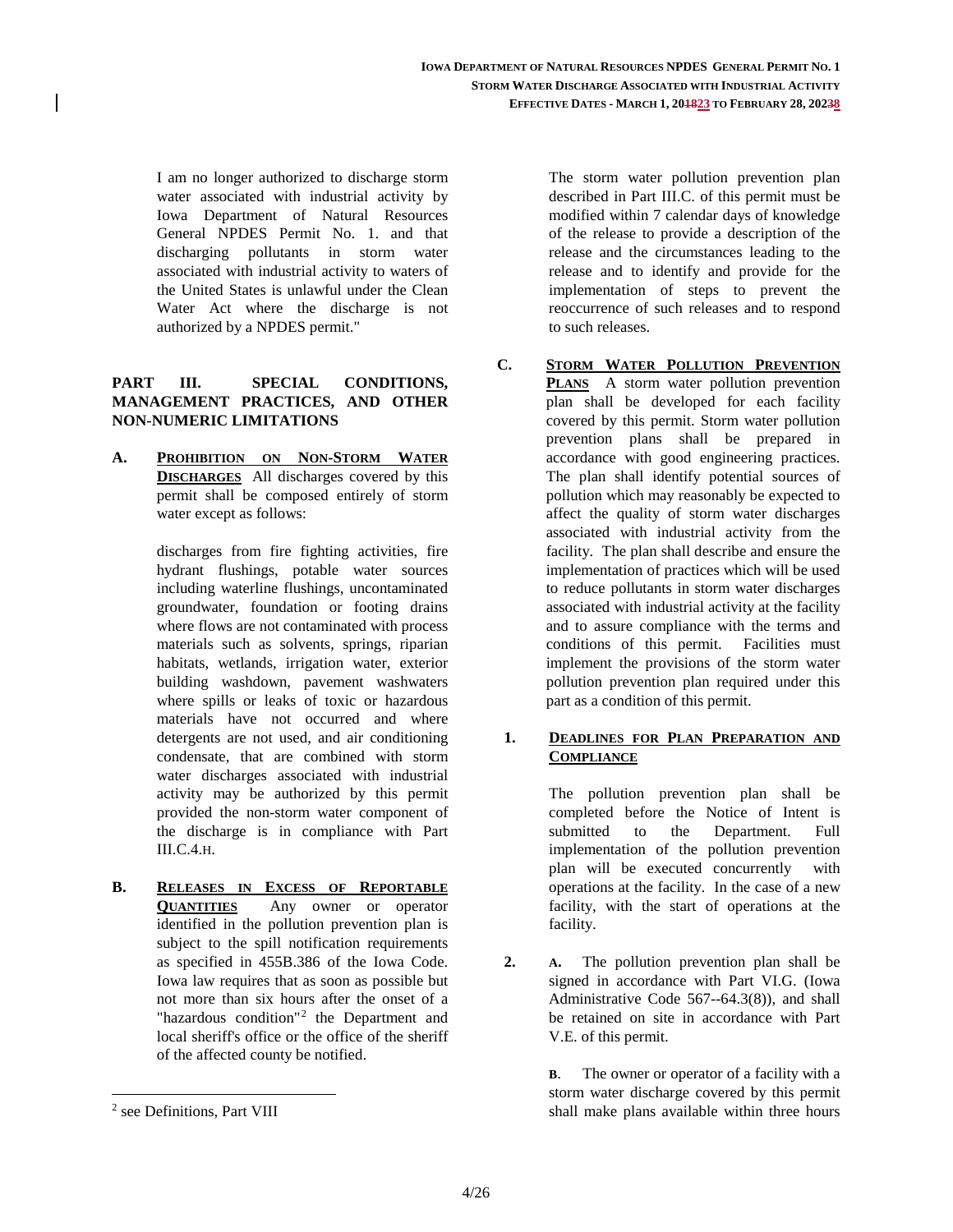of being requested by the Department or in the case of a storm water discharge associated with industrial activity which discharges through a municipal separate storm sewer system with an NPDES permit, to the municipal operator of the system.

**C.** The Department may review the plan at any time and may notify the permittee that the plan does not meet one or more of the minimum requirements of this Part. After such notification from the Department, the permittee shall make changes to the plan and shall submit to the Department a written certification that the requested changes have been made. Unless otherwise provided by the Department, the permittee shall have 30 days after such notification to make the necessary changes.

- **3.** The permittee shall amend the plan whenever there is a change in design, construction, operation, or maintenance, which has a significant effect on the potential for the discharge of pollutants to waters of the U.S. or if the storm water pollution prevention plan proves to be ineffective in achieving the general objectives of controlling pollutants in storm water discharges associated with industrial activity. Amendments to the plan may be reviewed by the Department in the same manner as Part III.C.2. above.
- **4.** The plan shall include, at a minimum, the following items:
	- **A. DESCRIPTION OF POTENTIAL POLLUTANT SOURCES** Each plan shall provide a description of potential sources which may reasonably be expected to add significant amounts of pollutants to storm water discharges or which may result in the discharge of pollutants during dry weather from separate storm sewers draining the facility. Each plan shall identify all activities and significant materials which may potentially be significant pollutant sources. Each plan shall include, at a minimum:

**A.(1).** A site map showing an outline of the drainage area of each storm water outfall; each existing structural control measure to reduce pollutants in storm water runoff; and each surface water body;

**A.(2).** A narrative description of known significant materials that have been treated, stored or disposed, in a manner to allow exposure to storm water, during the three years prior to the discharge authorization date of this permit; the method of on-site storage or disposal; materials management practices employed to minimize contact of these materials with storm water runoff; materials loading and access areas; the location and a description of existing structural and non-structural control measures to reduce pollutants in storm water runoff; and a description of any treatment the storm water receives;

**A.(3).** A list of releases which prompted the existence of a hazardous condition (as defined in Part VIII of this permit) that occurred at the facility after the effective date of this permit;

**A.(4).** For each area of the plant that generates storm water associated with industrial activity with a reasonable potential for containing significant amounts of pollutants, a prediction of the direction of flow, and an estimate of the types of pollutants which are likely to be present in storm water discharges; and,

**A.(5).** A summary of existing sampling data describing pollutants in storm water discharges.

**B. STORM WATER MANAGEMENT CONTROLS** Each facility covered by this permit shall develop a description of storm water management controls appropriate to the facility, and, implement such controls. The appropriateness and priorities of controls in a plan shall reflect identified potential sources of pollutants at the facility. The description of storm water management controls shall address the following minimum components,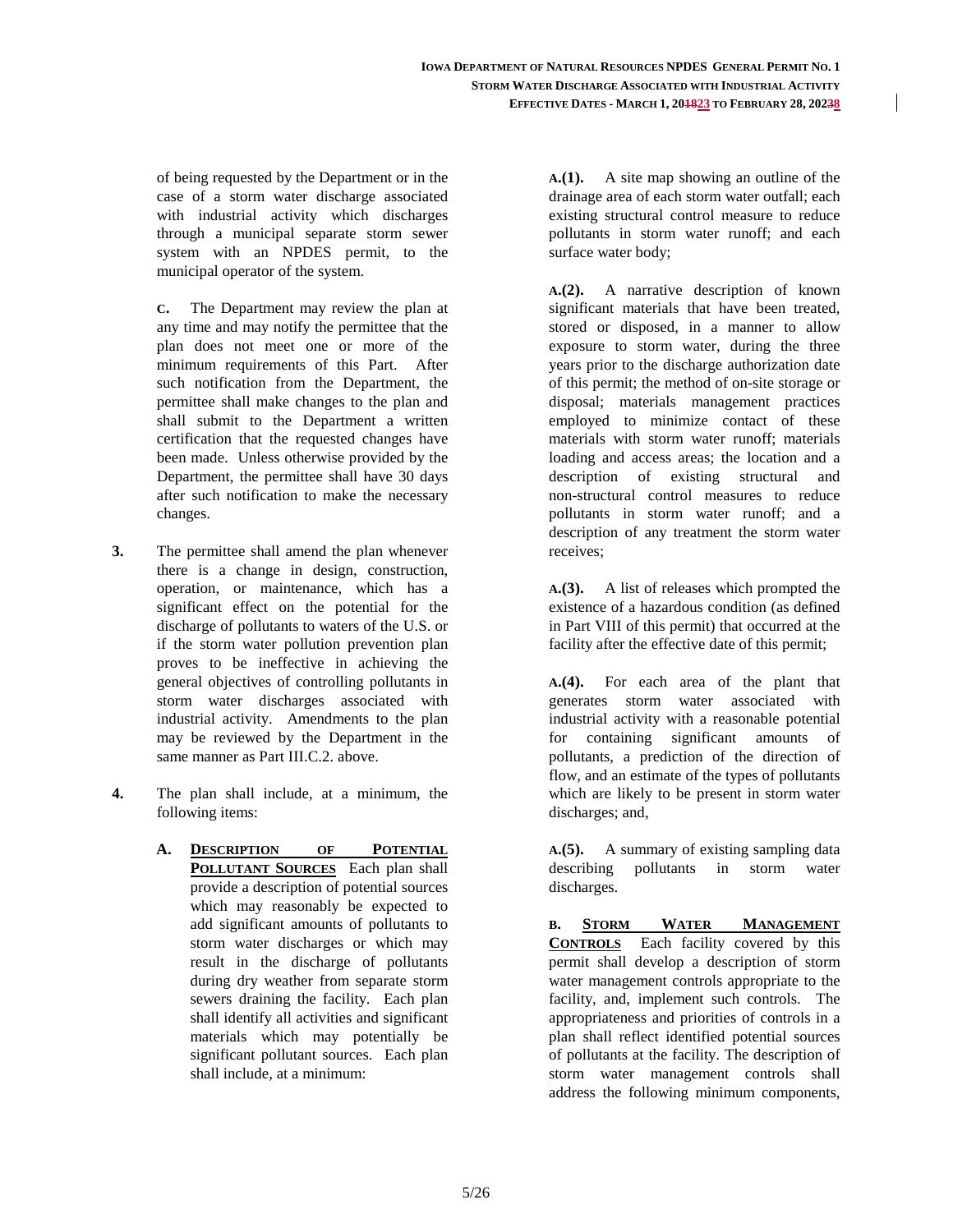including a schedule for implementing such controls:

**B.(1). RESPONSIBLE PERSON** The plan shall identify a specific individual or individuals within the organization responsible for developing the storm water pollution prevention plan and assisting in its implementation, maintenance, and revision.

**B.(2). RISK IDENTIFICATION AND ASSESSMENT/MATERIAL INVENTORY** The storm water pollution prevention plan shall assess the potential of various sources at the plant to contribute pollutants to storm water discharges associated with industrial activity. The plan shall include an inventory of the types of materials handled. Facilities subject to SARA Title III, Section 313 shall include in the plan a description of releases to land or water of SARA Title III water priority chemicals that have occurred during the three years prior to the discharge authorization date of this permit. Each of the following shall be evaluated for the reasonable potential for contributing pollutants to runoff:

- (a) loading and unloading operations;
- (b) outdoor storage activities;
- (c) outdoor manufacturing or processing activities;
- (d) dust or particulate generating processes;
- (e) on-site waste disposal practices.

Factors to consider include the toxicity of chemicals; quantity of chemicals used, produced, or discharged; the likelihood of contact with storm water; and history of "hazardous condition" reporting.

**B.(3). PREVENTIVE MAINTENANCE** The plan shall describe a preventive maintenance program that involves inspection and maintenance of storm water management devices (e.g. cleaning oil/water separators, catch basins) as well as inspecting and testing plant equipment and systems to uncover conditions that could cause breakdowns or failures resulting in discharges of pollutants to surface waters.

**B.(4). GOOD HOUSEKEEPING** Good housekeeping requires the maintenance of a clean, orderly facility.

**B.(5). SPILL PREVENTION AND RESPONSE PROCEDURES** Areas where potential spills can occur, and their accompanying drainage points shall be identified clearly in the storm water pollution prevention plan. Where appropriate, material handling procedures and storage requirements should be considered in the plan. Procedures for cleaning up spills shall be identified in the plan and made available to the appropriate personnel. The necessary equipment to implement a clean up shall be available to personnel.

**B.(6). STORM WATER MANAGEMENT** The plan shall contain a narrative consideration of the appropriateness of traditional storm water management practices (practices other than those which control the source of pollutants). Based on an assessment of the potential of various sources at the plant to contribute pollutants to storm water discharges associated with industrial activity (see Part III.C.4.B.(2). of this permit), the plan shall provide that measures determined to be reasonable and appropriate shall be implemented and maintained.

**B.(7). SEDIMENT AND EROSION PREVENTION** The plan shall identify areas which, due to topography, activities, or other factors, have a high potential for significant soil erosion, and identify measures to limit erosion.

**B.(8). EMPLOYEE TRAINING** Employee training programs shall inform personnel at all levels of responsibility of the components and goals of the storm water pollution prevention plan. Training should address topics such as spill response, good housekeeping and material management practices. A pollution prevention plan shall identify periodic dates for such training.

**B.(9). RECORD KEEPING AND INTERNAL REPORTING PROCEDURES** Incidents such as spills, or other discharges, along with other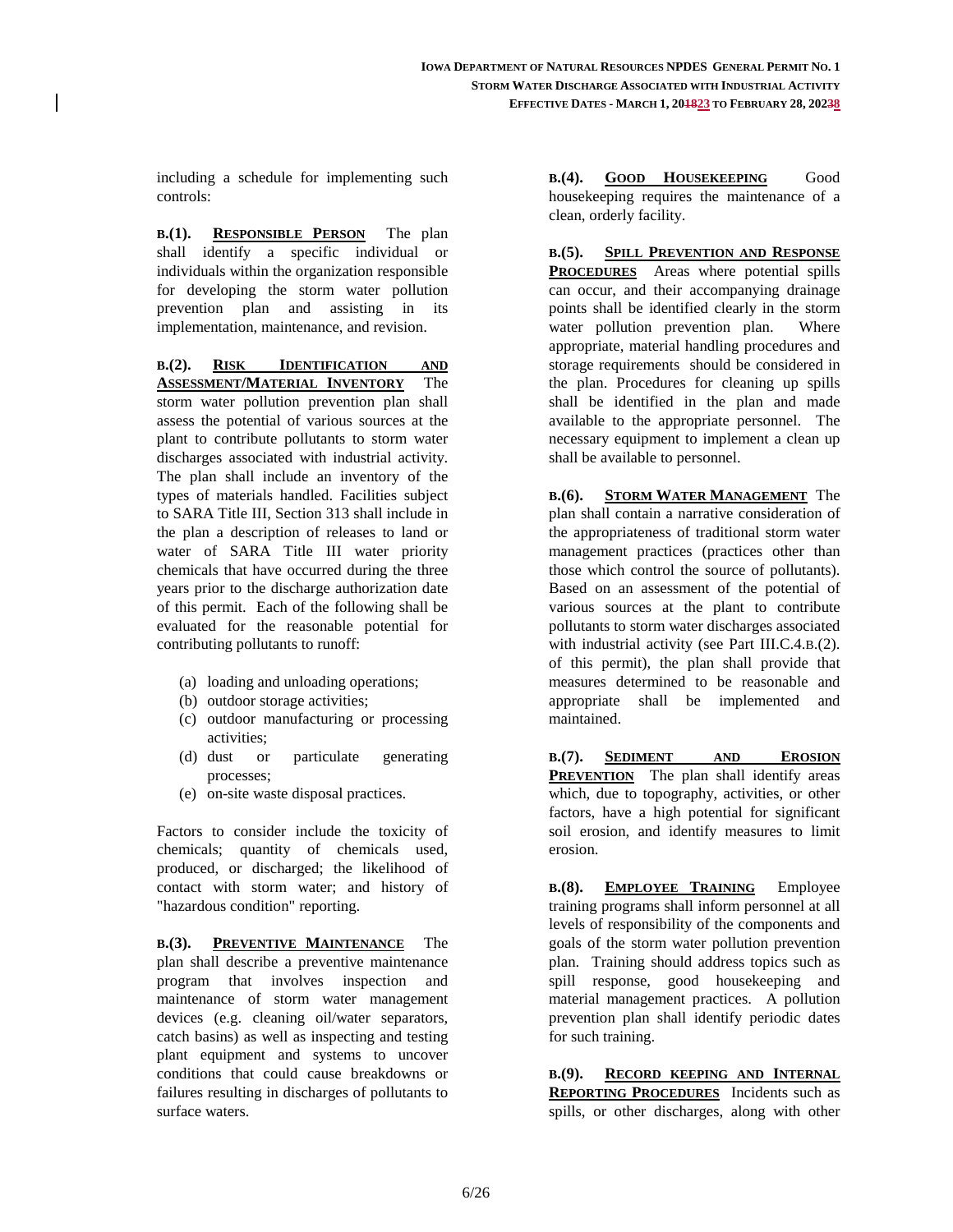information describing the quality and quantity of storm water discharges shall be included in the records. Inspection and maintenance activities shall be documented and recorded.

**B.(10). NON-STORM DISCHARGES** The plan shall include a certification that the discharge has been tested or evaluated for the presence of non-storm water discharges. The certification shall include a description of the results of any test for the presence of non-storm water discharges, the method used, the date of any testing, and the on-site drainage points that were directly observed during the test. This certification may not be feasible if the facility operating the storm water discharge does not have access to an outfall, manhole, or other point of access to the ultimate conduit which receives the discharge. In such cases, the source identification section of the storm water pollution plan shall indicate why the certification required by this part was not feasible. A discharger that is unable to provide the certification required by this paragraph must notify in accordance with Part V.A. of this permit.

 **C. Visual Inspection** Qualified personnel shall inspect designated equipment and plant area at appropriate intervals specified in the plan, but, except as provided in paragraphs III.C.4. $C$ .(4). and (5)., in no case less than once a year;

 **C.(1).** Material handling areas and other potential sources of pollution identified in the plan in accordance with paragraph III.C.4.A. of this permit shall be inspected for evidence of, or the potential for, pollutants entering the drainage system. Structural storm water management measures, sediment and erosion control measures, and other structural pollution prevention measures identified in the plan shall be observed to ensure that they are operating correctly. A visual inspection of equipment needed to implement the plan, such as spill response equipment, shall be made.

 **C.(2).** Based on the results of the inspection, the description of potential pollutant sources identified in the plan in accordance with paragraph III.C.4.A. of this permit and pollution prevention measures identified in the plan in accordance with paragraph III.C.4.B. of this permit shall be revised as appropriate within two weeks of such inspection and shall provide for implementation of any changes to the plan made in accordance with the plan in a timely manner, but in no case less than twelve weeks from the inspection.

 **C.(3).** A report summarizing the scope of the inspection, personnel making the inspection, the date(s) of the inspection, major observations relating to the implementation of the storm water pollution prevention plan, and actions taken in accordance with paragraph III.C.4.C.(2). of the permit shall be made and retained as part of the storm water pollution prevention plan for at least three years. The report shall be signed in accordance with Part VI.G. of this permit.

**C.(4).** Where annual site inspections are shown in the plan to be impractical for sites where an employee is not stationed or does not routinely visit the site, site inspections required under this part shall be conducted at appropriate intervals specified in the plan, but, in no case less than once in three years.

**C.(5).** Where annual site inspections are shown in the plan to be impractical for inactive sites (sites where industrial activity is no longer conducted), site inspections required under this part shall be conducted at appropriate intervals specified in the plan, but, in no case less than once in five years. At least one site inspection required under this part shall be conducted prior to the date two years after such site becomes inactive.

**D**. **SPECIAL REQUIREMENTS FOR STORM WATER DISCHARGES ASSOCIATED WITH INDUSTRIAL ACTIVITY THROUGH MUNICIPAL SEPARATE STORM SEWER SYSTEMS** Facilities covered by this permit must comply with applicable requirements in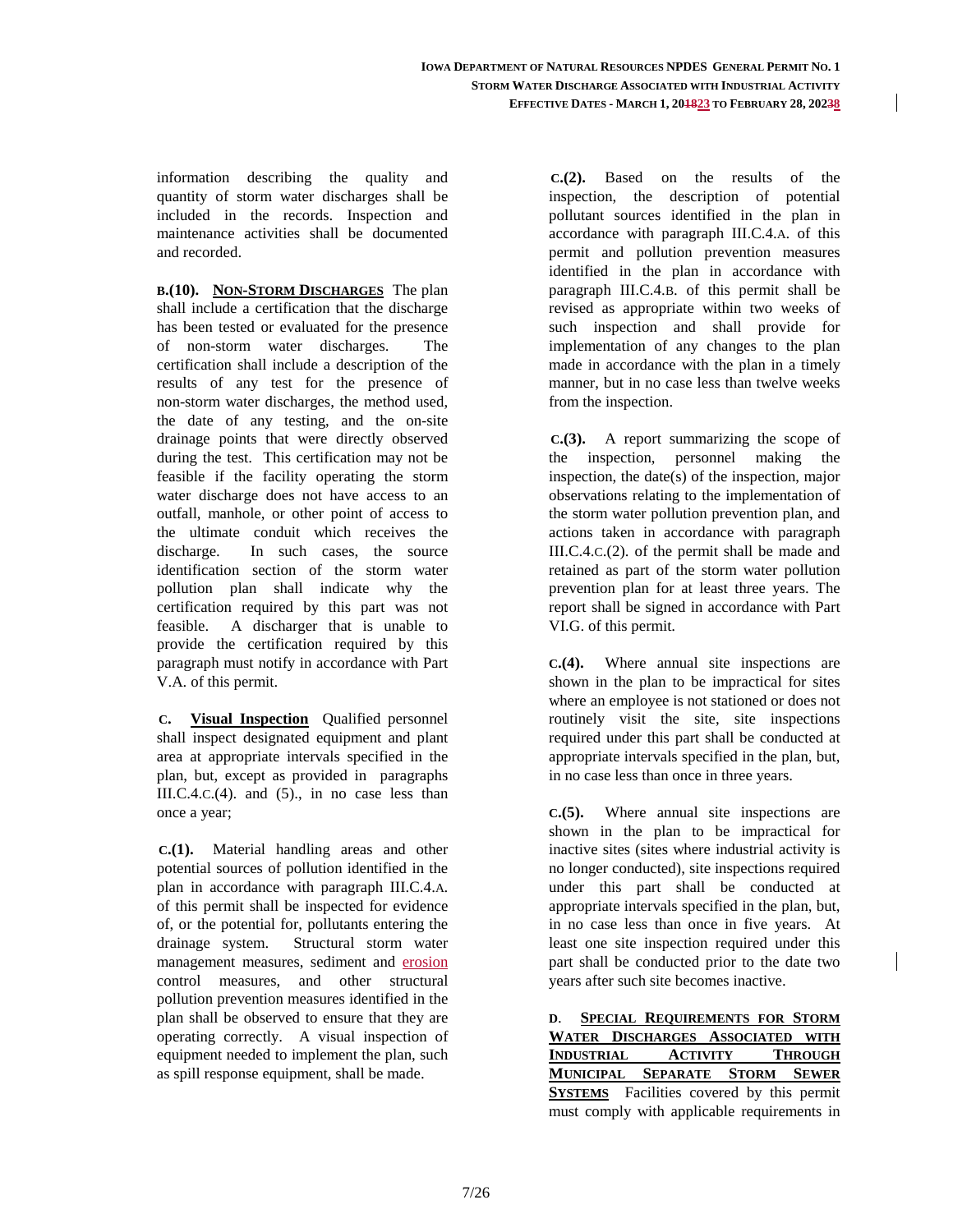municipal storm water management programs developed under NPDES permits issued for the discharge from the municipal separate storm sewer system that receives the facility's discharge provided the discharger has been notified of such conditions.

**E. CONSISTENCY WITH OTHER PLANS** Storm water management programs may reflect requirements for Spill Prevention Control and Countermeasure (SPCC) plans under section 311 of the CWA or Best Management Practices (BMP) Programs otherwise required by an NPDES permit and may incorporate any part of such plans into the storm water pollution prevention plan by reference.

**F. ADDITIONAL REQUIREMENTS FOR STORM WATER DISCHARGE ASSOCIATED WITH INDUSTRIAL ACTIVITY FROM FACILITIES SUBJECT TO SARA TITLE III, SECTION 313 REQUIREMENTS** Storm water pollution prevention plans for facilities subject to reporting requirements under SARA Title III, Section 313 for chemicals which are classified as "Section 313 water priority chemicals" in accordance with the definition in Part VIII of this permit are required to include, in addition to the information listed above, a discussion of the facility's conformance with the appropriate guidelines listed below:

**F.(1).** In areas where Section 313 water priority chemicals are stored, processed or otherwise handled, appropriate containment, drainage control and/or diversionary structures shall be provided. At a minimum, one of the following preventive systems or its equivalent shall be used:

**F.(1).(***a***).** curbing, culverting, gutters, sewers or other forms of drainage control to prevent or minimize the potential for storm water run-on to come into contact with significant sources of pollutants; or

**F.(1).(***b***).** roofs, covers or other forms of appropriate protection to prevent storage piles from exposure to storm water, and wind blowing.

**F.(2).** If the installation of structures or equipment listed in Parts III.C.4.F.(3).(*a*).(*ii*). or III.C.4.F.(3).(*c*). of this permit is not economically achievable at a given facility, the facility shall develop and implement a spill contingency and integrity testing plan which provides a description of measures that ensure spills or other releases of toxic amounts of Section 313 water priority chemicals do not occur as an alternative to Parts III.C.4.F.(3).(*a*).(*ii*). or III.C.4.F.(3).(*c*). of this permit. A spill contingency and integrity plan developed under this paragraph shall comply with the minimum requirements listed in Parts III.C.4.F.(2).(*a*). through (*d*).

 $F(2)(a)$ . The plan shall include a detailed description which demonstrates that the requirements of paragraphs III.C.4.F.(3).(*a*).(*ii*). and III.C.4.F.(3).(*c*). of this permit are not economically achievable;

 $F(2)(b)$ . A spill contingency plan must include, at a minimum:

 $F(2)(b)(i)$ . a description of response plans, personnel needs, and methods of mechanical containment;

 $F(2)(b)(ii)$ . steps to be taken for removal of spilled Section 313 water priority chemicals;

 $F(2)(b)(iii)$ . access to and availability of sorbents and other equipment; and

 $F(2)$ . $(b)$ . $(iv)$ . such other information as required by the Department.

 $F(2)(c)$ . The testing component of the alternative plan must provide for conducting integrity testing of storage tanks at least once every five years, and conducting integrity and leak testing of valves and piping a minimum of every year; and

**F.(2).(***d***).** A written and actual commitment of manpower, equipment and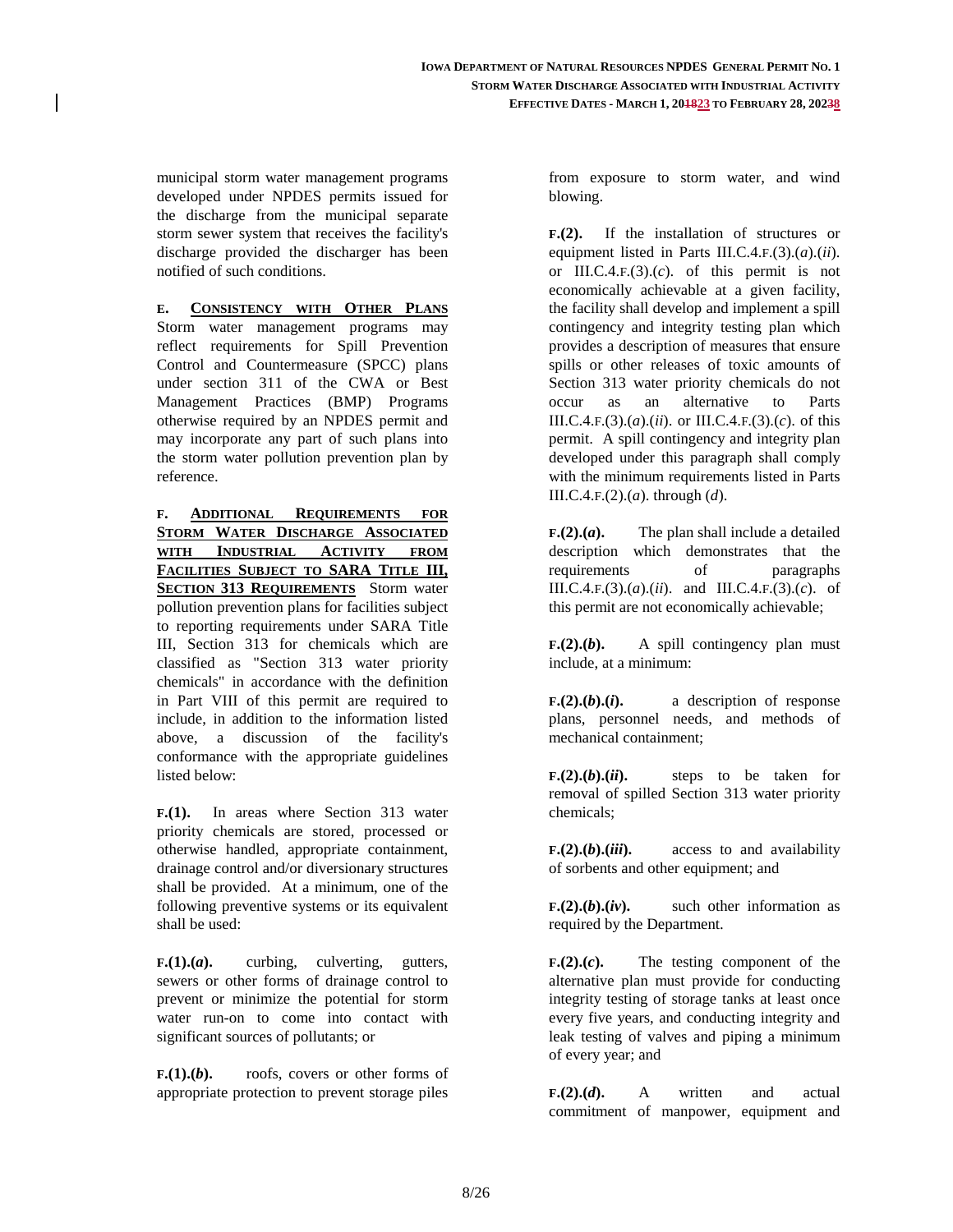materials required to comply with the provisions of Parts III.C.4.F.(2).(*b*). and (*c*). of this permit and to expeditiously control and remove quantities of Section 313 water priority chemicals that may result in a toxic discharge.

**F.(3).** In addition to the minimum standards listed under paragraph III.C.4.F.(1). of this permit, the storm water pollution prevention plan shall include a complete discussion of measures taken to conform with the following applicable guidelines:

# **F.(3).(***a***). LIQUID STORAGE AREAS WHERE STORM WATER COMES INTO CONTACT WITH EQUIPMENT OR A TANK, CONTAINER, OR OTHER VESSEL USED FOR SECTION 313 WATER PRIORITY CHEMICALS**

 $F(3)(a)(i)$ . No tank or container shall be used for the storage of a Section 313 water priority chemical unless its material and construction are compatible with the material stored and conditions of storage such as pressure and temperature, etc.

**F.(3).(***a***).(***ii***).** Secondary containment, sufficient to contain the capacity of the largest single container or tank in a drainage system where Section 313 water priority chemicals are stored shall be provided. If the secondary containment area and its upstream drainage system are subject to precipitation, an allowance for drainage from a 10-year, 24-hour precipitation event shall be provided over and above the volume necessary to contain the largest single tank or container. Either a secondary containment system shall be sufficiently impervious to contain spilled Section 313 water priority chemicals until they can be removed or treated or the plan must include spill contingency provisions which include, at a minimum, a description of response plans, personnel needs, and methods of mechanical containment; steps to be taken for removal of spilled Section 313 water priority chemicals; and access to and availability of sorbents and other equipment. The plant treatment system may be used to provide secondary containment, provided it

has sufficient excess holding capacity always available to hold the contents of the largest container in the drainage area plus an allowance for drainage from a 10-year, 24 hour precipitation event.

**F.(3).(***b***). MATERIAL STORAGE AREAS FOR SECTION 313 WATER PRIORITY CHEMICALS OTHER THAN LIQUIDS.** Material storage areas for Section 313 water priority chemicals other than liquids, which are subject to runoff, leaching, or wind blowing, shall incorporate drainage or other control features which will minimize the discharge of Section 313 water priority chemicals.

**F.(3).(***c***). TRUCK AND RAIL CAR LOADING AND UNLOADING AREAS FOR LIQUID SECTION 313 WATER PRIORITY CHEMICALS**. Truck and rail car loading and unloading areas for liquid Section 313 water priority chemicals shall be operated to minimize discharges of Section 313 water priority chemicals. Drip pans shall be placed at locations where spillage may occur such as hose connections, hose reels and filler nozzles. Drip pans shall always be used when making and breaking hose connections. A drip pan system shall be installed within the rails of railways to collect spillage from tank cars. Truck loading/unloading docks shall have overhangs or door skirts that enclose the trailer end.

**F.(3).(***d***). IN PLANT AREAS WHERE SECTION 313 WATER PRIORITY CHEMICALS ARE TRANSFERRED, PROCESSED OR OTHERWISE HANDLED** Processing equipment and material handling equipment shall be designed and operated so as to minimize discharges of Section 313 chemicals. Materials used in piping and equipment shall be compatible with the substances handled. Drainage from process and materials handling areas shall be designed as described in paragraphs  $F(3)(a)$ ,  $(b)$ . and  $(c)$ . of this section. Additional protection, such as covers or guards to prevent wind blowing, spraying or releases from pressure relief vents shall be provided as appropriate to prevent discharge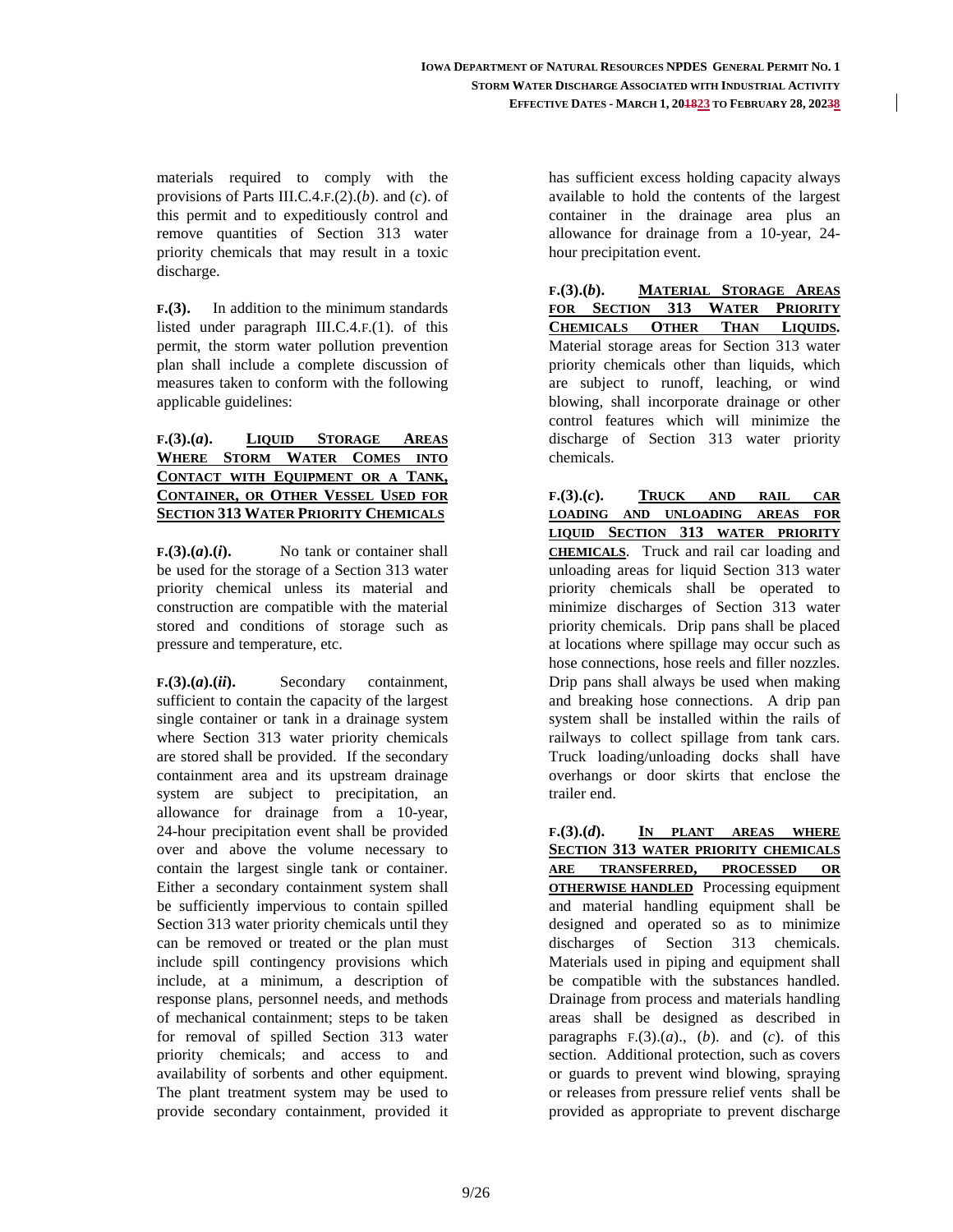of Section 313 water priority chemicals. Visual inspections or leak tests shall be provided for overhead piping conveying Section 313 water priority chemicals without secondary containment.

# **F.(3).(***e***). DISCHARGES FROM AREAS COVERED BY PARAGRAPHS F.(3).(A), (B), (C) OR (D)**

 $F(3)(e)(i)$ . Drainage from areas covered by paragraphs  $F(3)$ .(A), (B), (C) or (D) of this part shall be restrained by valves or other positive means to prevent the discharge of a spill or other excessive leakage of Section 313 water priority chemicals. Containment areas may be emptied by pumps or ejectors; however, these shall be manually activated.

**F.(3).(***e***).(***ii***).** Flapper-type drain valves shall not be used to drain containment areas. Valves used for the drainage of containment areas shall, as far as is practical, be of manual, open-and-closed design.

 $F(3)(e)(iii)$ . If plant drainage is not engineered as above, the final discharge of all in-plant storm sewers should be equipped to be equivalent with a diversion system that could, in the event of an uncontrolled spill of Section 313 water priority chemicals, return the spilled material to the facility.

 $F(3)(e)(iv)$ . Records shall be kept of the frequency and estimated volume (in gallons) of discharges from containment areas.

**F.(3).(***f***). PLANT SITE RUNOFF OTHER THAN FROM AREAS COVERED BY F.(3).(a), (b), (c) OR (d)** Other areas of the facility (those not addressed in paragraphs F.(3).(a), (b), (c) or (d)), from which runoff which may contain Section 313 water priority chemicals or spills of Section 313 water priority chemicals could cause a discharge, shall incorporate the necessary drainage or other control features to prevent the discharge of spilled or improperly disposed material and ensure the mitigation of pollutants in runoff or leachate.

**F.(3).(***g***). PREVENTIVE MAINTENANCE AND HOUSEKEEPING** All areas of the facility shall be inspected at specific intervals for leaks or conditions that could lead to discharges of Section 313 water priority chemicals or direct contact of storm water with raw materials, intermediate materials, waste materials or products. In particular, plant piping, pumps, storage tanks and bins, pressure vessels, process and material handling equipment, and material bulk storage areas shall be examined for any conditions or failures which could cause a discharge. Inspections shall include examination for leaks, wind blowing, corrosion, support or foundation failure, or other forms of deterioration or noncontainment. Inspection intervals shall be specified in the plan and shall be based on design and operational experience. Different areas may require different inspection intervals. Where a leak or other condition is discovered which may result in significant releases of Section 313 water priority chemicals to the drainage system, corrective action shall be immediately taken or the unit or process shut down until corrective action can be taken. When a leak or noncontainment of a Section 313 water priority chemical has occurred, contaminated soil, debris, or other material must be promptly removed and disposed in accordance with Federal and State requirements and as described in the plan.

**F.(3).(***h***). FACILICY SECURITY** Facilities shall have the necessary security systems to prevent accidental or intentional entry which could cause a discharge. Security systems described in the plan shall address fencing, lighting, vehicular traffic control, and securing of equipment and buildings.

**F.(3).(***i***). TRAINING** Facility employees and contractor personnel using the facility shall be trained in and informed of preventive measures at the facility. Employee training shall be conducted at intervals specified in the plan, but not less than once per year, in matters of pollution control laws and regulations, and in the storm water pollution prevention plan and the particular features of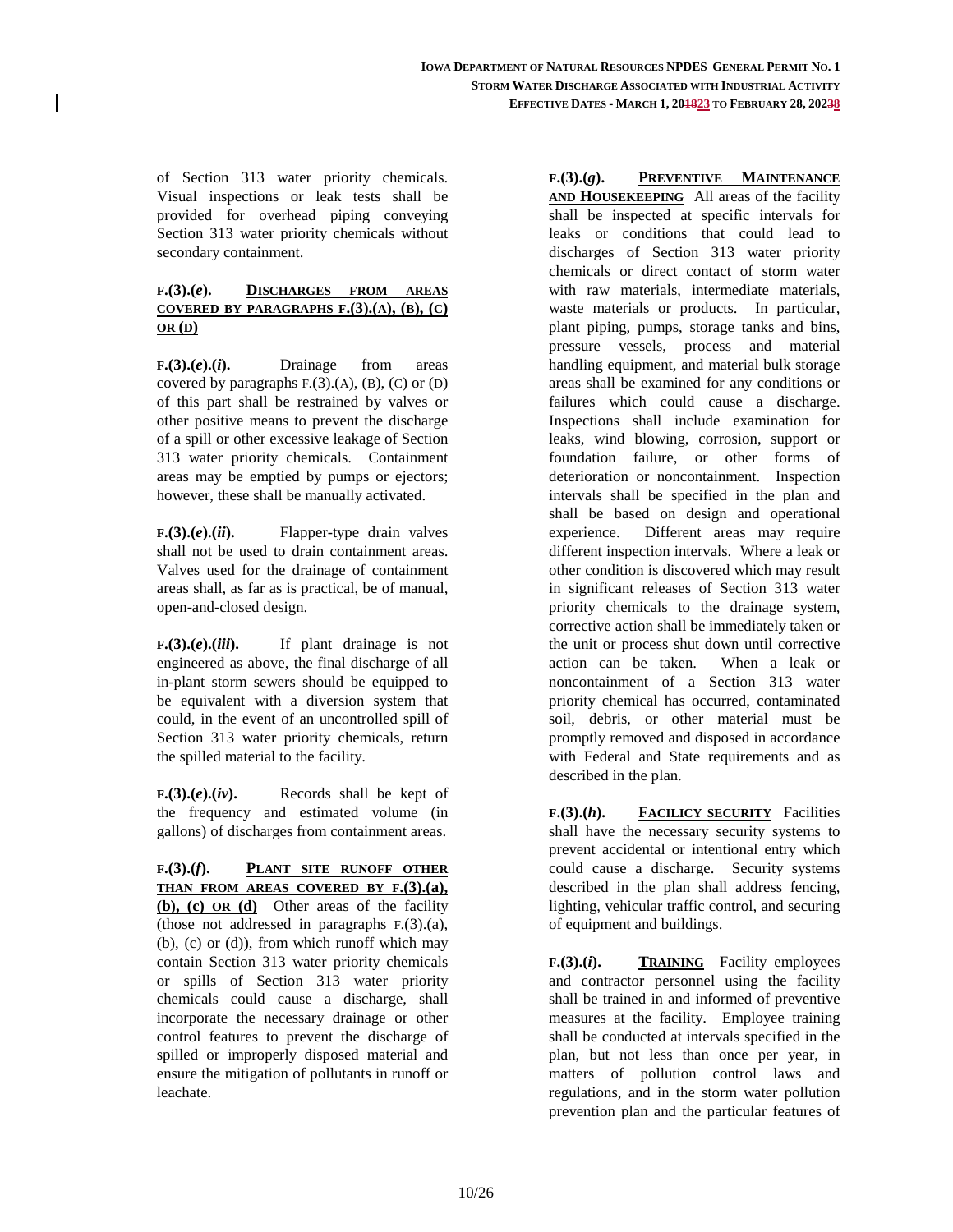the facility and its operation which are designed to minimize discharges of Section 313 water priority chemicals. The plan shall designate a person who is accountable for spill prevention at the facility and who will set up the necessary spill emergency procedures and reporting requirements so that spills and emergency releases of Section 313 water priority chemicals can be isolated and contained before a discharge of a Section 313 water priority chemical can occur. Contractor or temporary personnel shall be informed of plant operation and design features in order to prevent discharges or spills from occurring.

**G. SALT STORAGE** Storage piles of salt at a facility that falls under the definition of "storm water discharge associated with industrial activity" where the salt piles are used for deicing or other commercial or industrial purposes shall be enclosed or covered to prevent exposure to precipitation.

**H. NON-STORM WATER DISCHARGES** Except for flows from fire fighting activities, sources of non-storm water listed in Part III.A. of this permit that are combined with storm water discharges associated with industrial activity must be identified in the plan. The plan shall identify and ensure the implementation of appropriate pollution prevention measures for the non-storm water component(s) of the discharge.

- **5.** All storm water pollution prevention plans received by the Department from the permittee are considered reports that shall be available to the public under Section 308(b) of the CWA and Chapter 22 of the Code of Iowa. However, the permittee may claim any portion of a storm water pollution plan as confidential in accordance with Chapter 22 of the Code of Iowa and Iowa Administrative Code (561)-- 2.5.
- **6.** No condition of this permit shall release the permittee from any responsibility or requirements under other environmental statutes or regulations.

**D. AIRPORTS** Airports with 1,000 or more annual non-propeller aircraft departures are prohibited from discharging storm water containing urea (diaminomethanal). All airports with 1,000 annual non-propeller aircraft departures or more must either certify annually that airfield deicing products using urea are not used or must collect a grab sample once each month of the undiluted storm water runoff from the areas where the deicing products using urea have been used and meet a maximum daily limit of 14.7 mg/l of ammonia as nitrogen. Sampling is to be conducted each month from September through May. Annual certifications are to be kept with the pollution prevention plan.

# **PART IV. NUMERIC EFFLUENT LIMITATIONS**

**COAL PILE RUNOFF** Any storm water composed in part or in whole of coal pile runoff shall not exceed a maximum concentration at any time of 50.0 mg/l total suspended solids. The pH of these discharges shall be within the range of 6.5-9.0. Any untreated overflow from facilities designed, constructed and operated to treat the volume of coal pile runoff which is associated with a 10 year, 24 hour rainfall event shall not be subject to the limitations of this part.

# **PART V. MONITORING AND REPORTING REQUIREMENTS**

- **A. FAILURE TO CERTIFY** Any facility that is unable to provide the certification required under Part III.C.4.(B).(*10*). (testing for nonstorm water discharges) within 180 days of the discharge authorization date, must prepare a written description of the procedures used in any test conducted for the presence of non-storm water discharges; the results of the test or other relevant observations; potential sources of non-storm water discharges to the storm sewer; and why adequate tests for such storm sewers were not feasible. This "failure to certify" description must be kept on-site and be made available to the Department upon request.
- **B. MONITORING REQUIREMENTS** The following monitoring requirements are delineated for specific facilities that fall under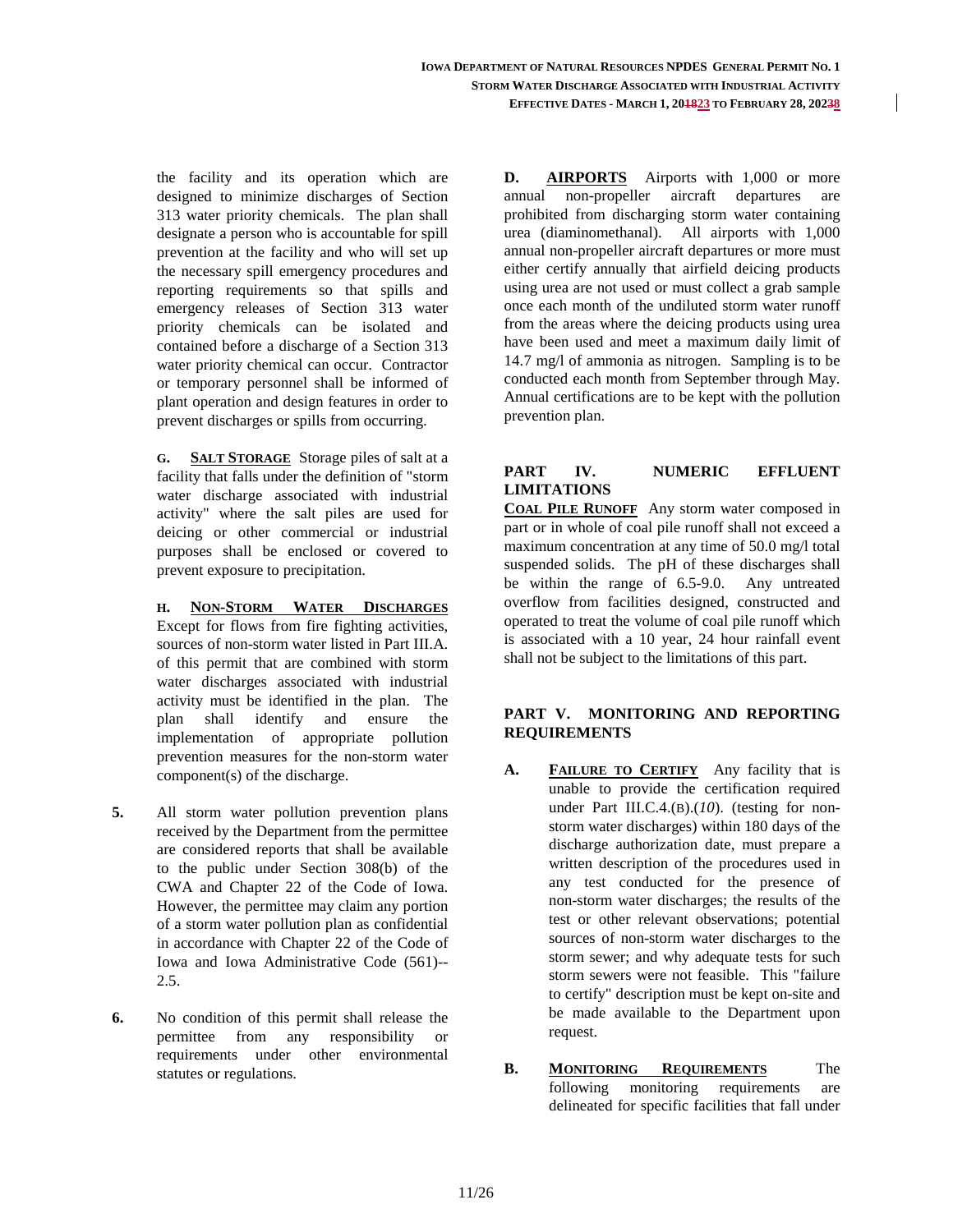the definition of "storm water discharge associated with industrial activity".

**1. SECTION 313 OF SARA TITLE III FACILITIES** During the period beginning on the discharge authorization date and lasting through the expiration date of this permit, facilities subject to requirements to report releases into the environment under Section 313 of SARA Title III for chemicals which are classified as Section 313 water priority chemicals are subject to the following monitoring requirements for storm water discharges associated with industrial activity that comes into contact with any equipment, tank, container or other vessel used for storage of a Section 313 water priority chemical, or located at a truck or rail car loading or unloading area where a Section 313 water priority chemical is handled;

> **A**. **PARAMETERS** The parameters to be measured include:

\* oil and grease (mg/l);

 \* five day biochemical oxygen demand (BOD5) (mg/l)

- chemical oxygen demand (COD) (mg/l);
- total suspended solids (TSS) (mg/l);
- total Kjeldahl nitrogen (TKN) (mg/l);
- \* total phosphorus (mg/l);
- \* pH;

 \* any Section 313 water priority chemical for which the facility is subject to reporting requirements under Section 313 of the Emergency Planning and Community Right to Know Act of 1986;

the date and duration (in hours) of the storm event(s) sampled;

 \* rainfall measurements or estimates (in inches) of the storm event which generated the sampled runoff;

the duration between the storm event sampled and the end of the previous measurable (greater than 0.1 inch rainfall) storm event; and,

 \* an estimate of the total volume (in gallons) of the discharge sampled.

# **B. FREQUENCY OF MONITORING**

Sampling shall be conducted at least annually

(1 time per year) except as provided by paragraphs V.B.13. or V.B.14.;

**2. PRIMARY METAL INDUSTRIES** During the period beginning on the discharge authorization date and lasting through the expiration date of this permit, facilities classified as Standard Industrial Classification (SIC) 33 (Primary Metal Industry) are subject to the following monitoring requirements for storm water discharges associated with industrial activity that are discharged from the facility:

> **A. PARAMETERS** The parameters to be measured include:

oil and grease  $(mg/l);$ 

 \* five day biochemical oxygen demand (BOD5) (mg/l);

- chemical oxygen demand (COD) (mg/l);
- total suspended solids (TSS) (mg/l);
- \* total Kjeldahl nitrogen (TKN) (mg/l);
- nitrate plus nitrite nitrogen (mg/l);
- \* total phosphorus (mg/l);
- $*$  pH;
- \* total lead (Pb) (mg/l);
- total cadmium  $(Cd)$  (mg/l);
- \* total copper (Cu) (mg/l);
- \* total arsenic (As) (mg/l);
- \* total chromium (Cr) (mg/l)

 \* any pollutant limited in an effluent guideline to which the facility is subject;

 \* the date and duration (in hours) of the storm event(s) sampled;

rainfall measurements or estimates (in inches) of the storm event which generated the sampled runoff;

 \* the duration between the storm event sampled and the end of the previous measurable (greater than 0.1 inch rainfall) storm event; and,

 \* an estimate of the size of the drainage area (in square feet) and an estimate of the runoff coefficient of the drainage area (e.g. low (under 40%), medium (40% to 65%) or high (above 65%));

**B. FREQUENCY OF MONITORING**  Sampling shall be conducted at least annually (1 time per year) except as provided by paragraphs V.B.13. or V.B.14.;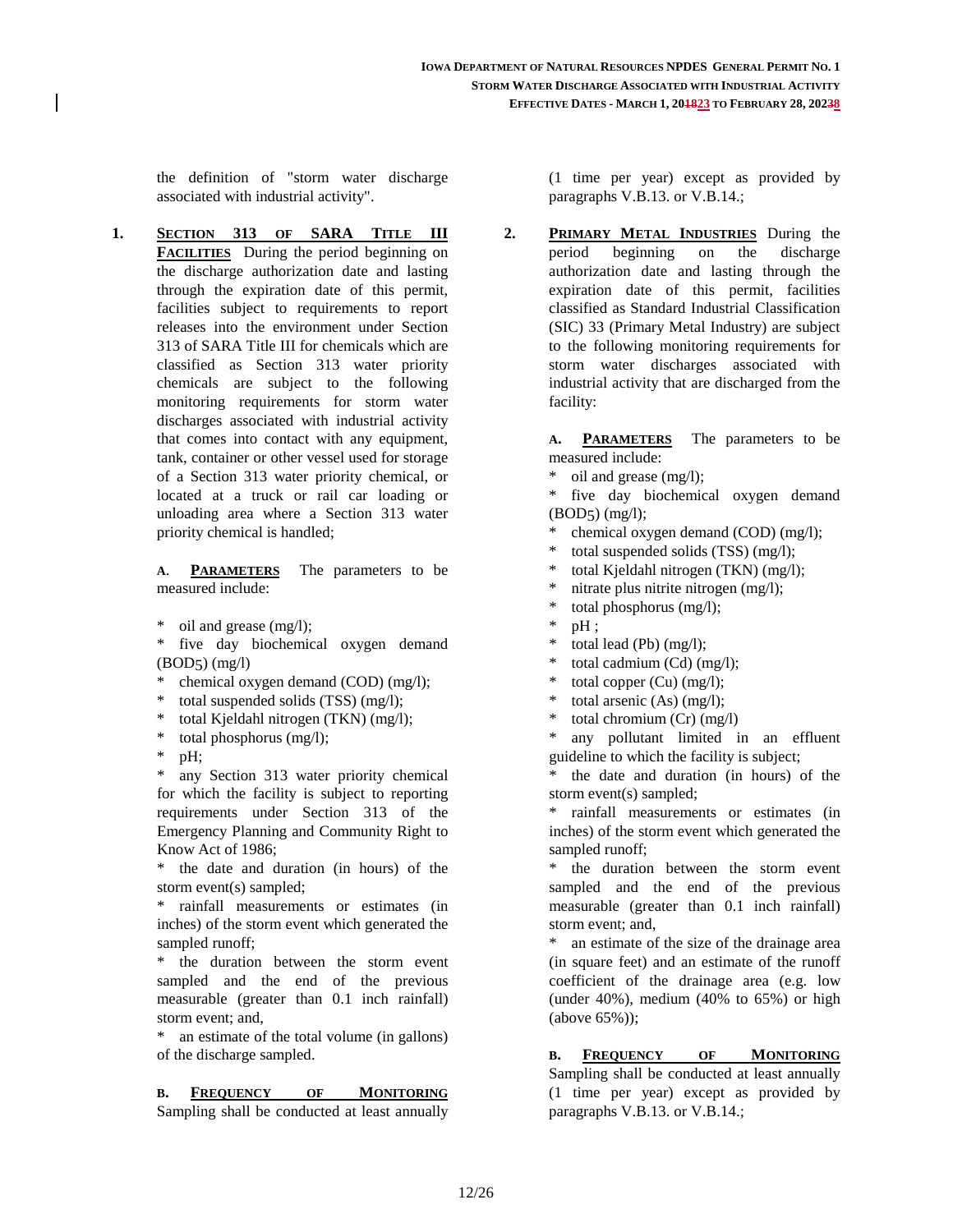**3. LAND DISPOSAL UNITS/INCINERATORS** During the period beginning on the discharge authorization date and lasting through the expiration date of this permit, storm water discharge associated with industrial activity from any active or inactive landfill, land application site, or open dump that received any industrial wastes (except facilities that only receive construction debris) and that have not installed a stabilized final cover, and incinerators that burn hazardous waste and operate under interim status or a permit under Subtitle C of RCRA, are subject to the following monitoring requirements :

> **A. PARAMETERS** The parameters to be measured include:

- ammonia  $(mg/l)$ ;
- \* bicarbonate (mg/l);
- calcium  $(mg/l)$ ;
- $chloride (mg/l);$
- \* total iron (mg/l) ;
- magnesium (total) (mg/l);
- $magnesium$  (dissolved)  $(mg/l)$ ;
- nitrate plus nitrite nitrogen (mg/l);
- potassium (mg/l);
- sodium  $(mg/l);$
- \* sulfate (mg/l);
- \* chemical oxygen demand (COD) (mg/l);
- total dissolved solids  $(TDS)$  (mg/l);
- total organic carbon (TOC) (mg/l);
- oil and grease (mg/l);
- pH;
- total arsenic  $(As)$  (mg/l);
- total barium  $(mg/l)$ ;
- total cadmium  $(Cd)$  (mg/l);
- total chromium (Cr) (mg/l);
- total cyanide (mg/l);
- total lead (Pb)  $(mg/l);$
- total mercury  $(mg/l)$ ;
- total selenium  $(mg/l);$
- \* total silver (mg/l);

 \* the date and duration (in hours) of the storm event(s) sampled;

rainfall measurements or estimates (in inches) of the storm event which generated the sampled runoff;

the duration between the storm event sampled and the end of the previous measurable (greater than 0.1 inch rainfall) storm event; and,

 \* an estimate of the total volume (in gallons) of the discharge sampled.

**B. FREQUENCY OF MONITORING** Sampling shall be conducted at least annually (1 time per year) except as provided by paragraphs V.B.13. or V.B.14.;

#### **4. WOOD TREATMENT**

 **(CHLOROPHENOLIC/CREOSOTE** 

**FORMULATIONS)** During the period beginning on the discharge authorization date and lasting through the expiration date of this permit, storm water discharges associated with industrial activity from areas that are used for wood treatment, wood surface application or storage of treated or surface protected wood at any wood preserving or wood surface facilities that currently use chlorophenolic formulations and/or creosote formulation are subject to the following monitoring requirements:

**A. PARAMETERS** The parameters to be measured include:

- oil and grease (mg/l);
- pH;

 \* five day biochemical oxygen demand (BOD5) (mg/l);

- chemical oxygen demand  $(COD)$  (mg/l);
- \* total suspended solids (TSS) (mg/l);
- \* total phosphorus (mg/l);
- total Kjeldahl nitrogen (TKN) (mg/l);
- \* nitrate plus nitrite nitrogen (mg/l);
- pentachlorophenol (mg/l);

 \* the date and duration (in hours) of the storm event(s) sampled;

rainfall measurements or estimates (in inches) of the storm event which generated the sampled runoff;

 \* the duration between the storm event sampled and the end of the previous measurable (greater than 0.1 inch rainfall) storm event; and,

an estimate of the size of the drainage area (in square feet) and an estimate of the runoff coefficient of the drainage area (e.g. low (under 40%), medium (40% to 65%) or high (above 65%)).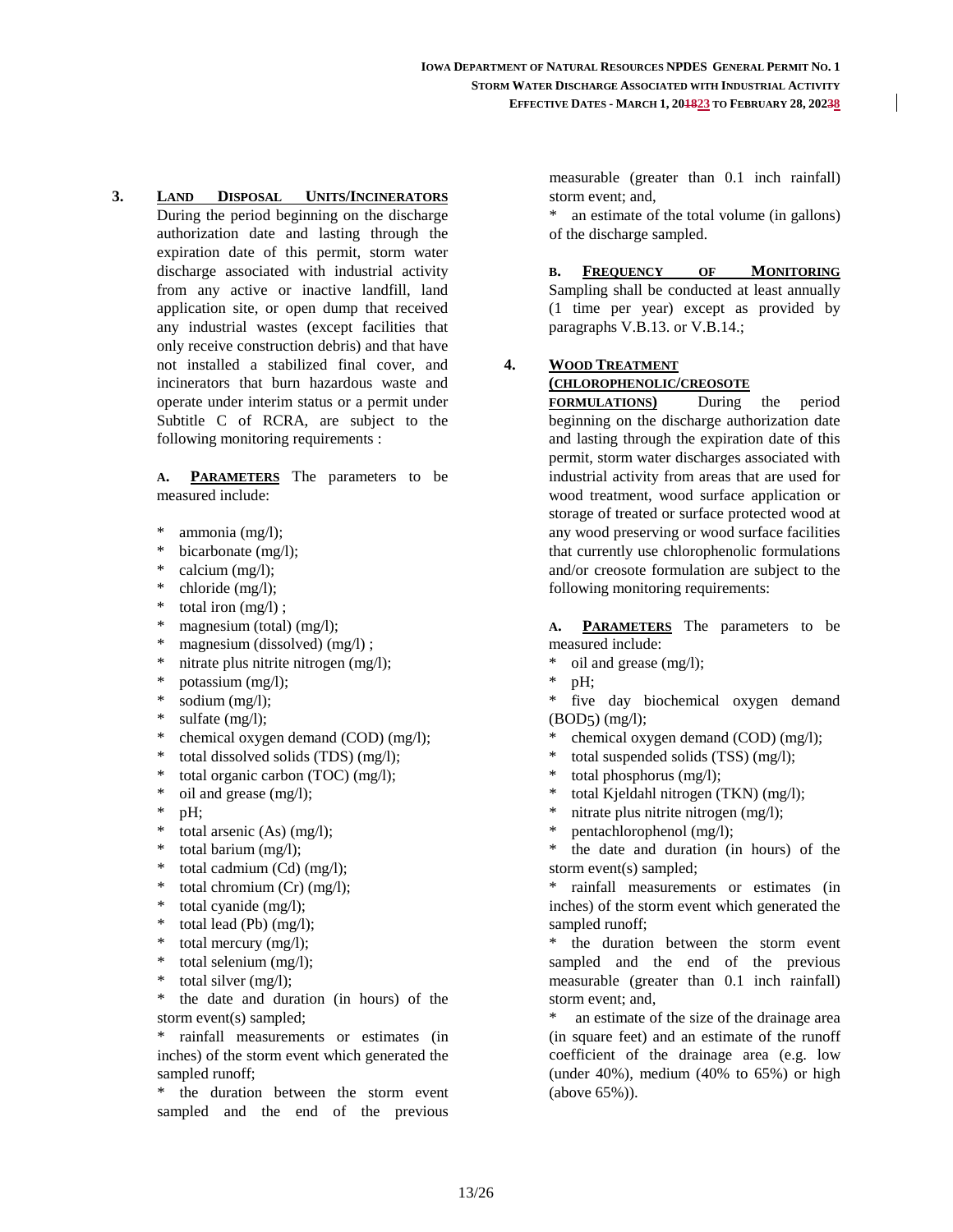B. **FREQUENCY OF MONITORING** Sampling shall be conducted at least annually (1 time per year) except as provided by paragraphs V.B.13. or V.B.14.;

**5. WOOD TREATMENT (ARSENIC OR CHROMIUM PRESERVATIVES)** During the period beginning on the discharge authorization date and lasting through the expiration date of this permit, storm water discharge associated with industrial activity from areas that are used for wood treatment or storage of treated wood at any wood preserving facilities that currently use inorganic preservatives containing arsenic or chromium are subject to the following monitoring requirements:

> **A. PARAMETERS** The parameters to be measured include:

- \* oil and grease (mg/l);
- $pH$ :

 \* five day biochemical oxygen demand (BOD5) (mg/l);

- chemical oxygen demand (COD) (mg/l);
- total suspended solids (TSS) (mg/l);
- total phosphorus  $(mg/l);$
- total Kjeldahl nitrogen (TKN) (mg/l);
- \* nitrate plus nitrite nitrogen (mg/l);
- \* total arsenic (As) (mg/l);
- total chromium  $(Cr)$  (mg/l);
- total copper  $(Cu)$  (mg/l);

 \* the date and duration (in hours) of the storm event(s) sampled;

rainfall measurements or estimates (in inches) of the storm event which generated the sampled runoff;

the duration between the storm event sampled and the end of the previous measurable (greater than 0.1 inch rainfall) storm event; and,

an estimate of the size of the drainage area (in square feet) and an estimate of the runoff coefficient of the drainage area (e.g. low (under 40%), medium (40% to 65%) or high(above 65%)).

**B. FREQUENCY OF MONITORING**

Sampling shall be conducted at least annually

(1 time per year) except as provided by paragraphs V.B.13. or V.B.14.;

**6. COAL PILE RUNOFF** During the period beginning on the discharge authorization date and lasting through the expiration date of this permit, storm water discharge associated with industrial activity from coal pile runoff are subject to the following monitoring requirements:

> **A. PARAMETERS** The parameters to be measured include:

- \* oil and grease (mg/l);
- $pH$ ;
- \* total suspended solids (TSS) (mg/l);
- \* total copper (Cu) (mg/l);
- \* total nickel (mg/l);
- \* total zinc (mg/l);

the date and duration (in hours) of the storm event(s) sampled;

 \* rainfall measurements or estimates (in inches) of the storm event which generated the sampled runoff;

 \* the duration between the storm event sampled and the end of the previous measurable (greater than 0.1 inch rainfall) storm event; and,

 \* an estimate of the size of the drainage area (in square feet) and an estimate of the runoff coefficient of the drainage area (e.g. low (under  $40\%$ ), medium  $(40\%$  to  $65\%)$  or high (above 65%)).

**B. FREQUENCY OF MONITORING** Sampling shall be conducted at least annually (1 time per year) except as provided by paragraphs V.B.13. or V.B.14.;

**7. LARGE AIRPORTS** During the period beginning on the effective date and lasting through the expiration date of this permit, storm water discharge associated with industrial activity from runways and areas used for aircraft deicing at airports with over 50,000 flight operations per year are subject to the following monitoring requirements during a deicing event: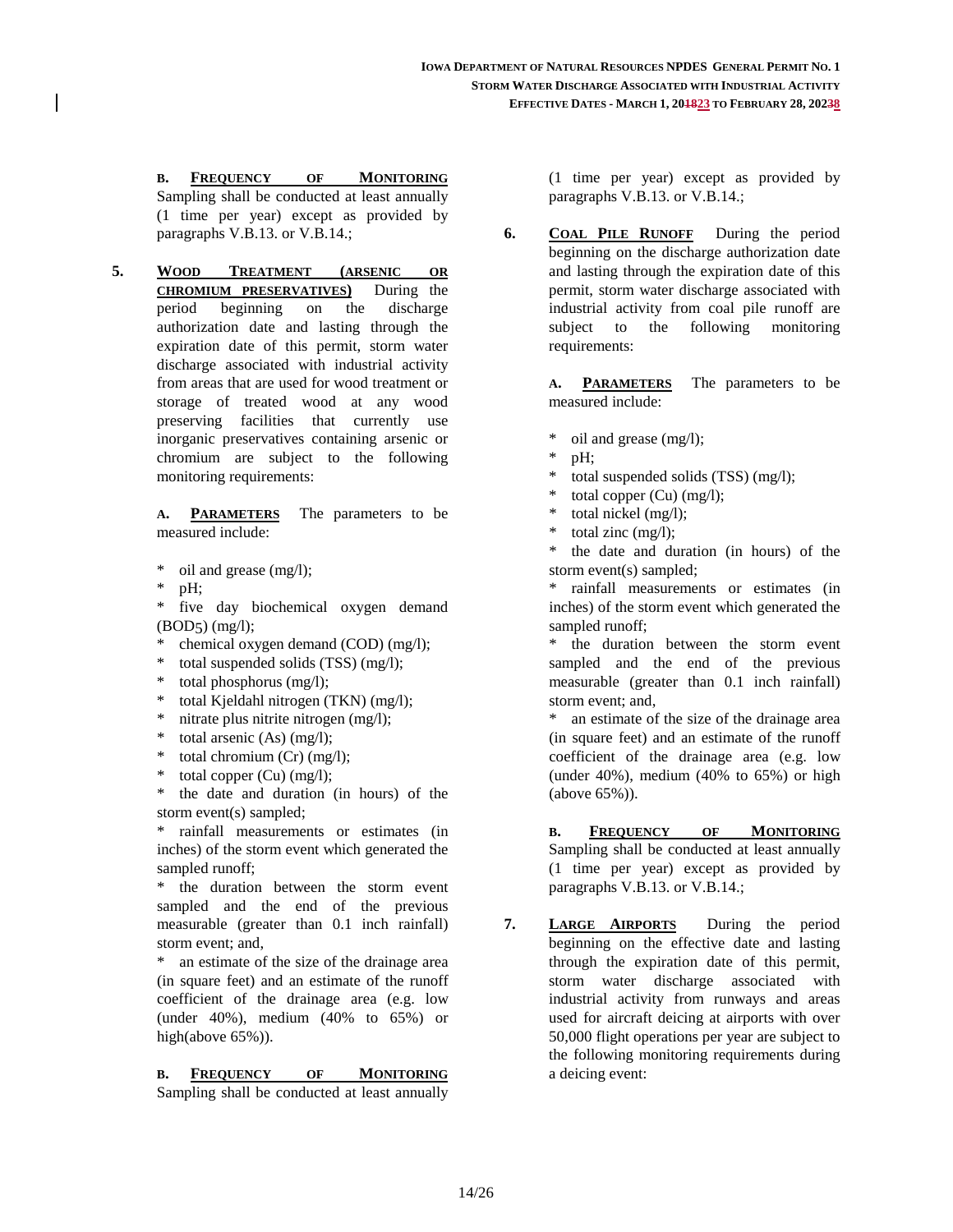# **A. PARAMETERS** The parameters to be measured include:

- \* oil and grease (mg/L);
- \* five day biochemical oxygen demand  $(BOD<sub>5</sub>) (mg/L);$
- chemical oxygen demand (COD) (mg/L);
- total suspended solids (TSS) (mg/L);
- \* total Kjeldahl nitrogen (TKN) (mg/L);
- total phosphorus  $(mg/L);$
- \* pH;
- ethylene glycol (mg/l).

 \* the date and duration (in hours) of the storm event(s) sampled; rainfall measurements or estimates (in inches) of the storm event which generated the sampled runoff;

 \* the duration between the storm event sampled and the end of the previous measurable (greater than 0.1 inch rainfall) storm event; and

an estimate of the total volume (in gallons) of the discharge sampled shall be provided;

- **B. FREQUENCY OF MONITORING** Sampling shall be conducted at least annually (1 time per year) during a deicing event except as provided by paragraph V.B.13. or V.B.14.;
- **8. AIRPORTS** During the period beginning on the effective date and lasting through the expiration date of this permit, storm water discharge associated with industrial activity from areas at airports with 1,000 or more annual non-propeller aircraft departures on which urea (diaminomethanal) has been used in the current deicing season are subject to the following monitoring requirements in addition to any other applicable monitoring requirements:

**A. PARAMETERS** The parameters to be measured include:

ammonia as nitrogen (mg/L);

the date and duration (in hours) of the storm event(s) sampled;

 \* rainfall measurements or estimates (in inches) of the storm event which generated the sampled runoff;

 \* the duration between the storm event sampled and the end of the previous measurable (greater than 0.1 inch rainfall) storm event; and

 \* an estimate of the total volume (in gallons) of the discharge sampled shall be provided;

**B. FREQUENCY OF MONITORING** Sampling shall be conducted at least monthly (1 times per month) from September through May, inclusive, except as provided by paragraph V.B.13. or V.B.14.;

**9. ANIMAL HANDLING / MEAT PACKING** During the period beginning on the effective date and lasting through the expiration date of this permit, storm water discharge associated with industrial activity from animal handling areas, manure management (or storage) areas, and production waste management (or storage) areas that are exposed to precipitation at meat packing plants, poultry packing plants, facilities that manufacture animal and marine fats and oils, and facilities that manufacture dog and cat food from meat are subject to the following monitoring requirements:

> **A. PARAMETERS** The parameters to be measured include:

\* oil and grease (mg/L);

 \* five day biochemical oxygen demand  $(BOD<sub>5</sub>)$  (mg/L);

chemical oxygen demand (COD) (mg/L);

- total suspended solids (TSS) (mg/L);
- total Kjeldahl nitrogen (TKN) (mg/L);
- \* total phosphorus (mg/L);
- \* pH;
- \* fecal coliform (counts per 200 ml)

 \* the date and duration (in hours) of the storm event(s) sampled;

 \* rainfall measurements or estimates (in inches) of the storm event which generated the sampled runoff;

 \* the duration between the storm event sampled and the end of the previous measurable (greater than 0.1 inch rainfall) storm event; and

 \* an estimate of the total volume (in gallons) of the discharge sampled shall be provided;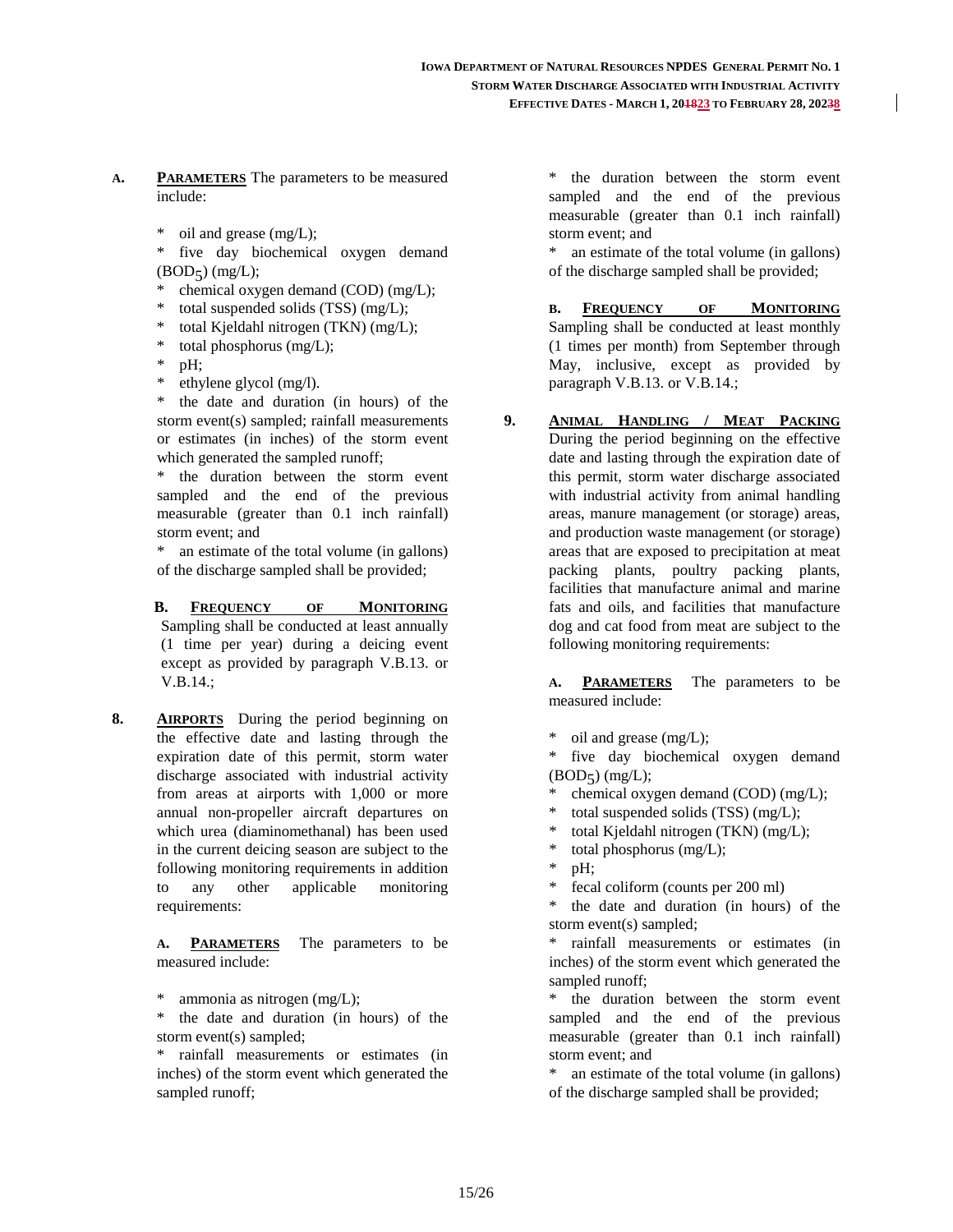**B. FREQUENCY OF MONITORING** Sampling shall be conducted at least annually (1 time per year) except as provided by paragraph V.B.13. or V.B.14.;

10. **BATTERY RECLAIMERS** During the period beginning on the effective date and lasting through the expiration date of this permit, storm water discharge associated with industrial activity from facilities that reclaim lead acid batteries are subject to the following monitoring requirements:

> **A. PARAMETERS** The parameters to be measured include:

oil and grease (mg/L);

five day biochemical oxygen demand  $(BOD<sub>5</sub>) (mg/L);$ 

- chemical oxygen demand  $(COD)$  (mg/L);
- total suspended solids  $(TSS)$  (mg/L);
- total Kjeldahl nitrogen (TKN)  $(mg/L);$
- \* total phosphorus (mg/L);
- \* pH;
- $lead$  (mg/l)

 \* the date and duration (in hours) of the storm event(s) sampled;

rainfall measurements or estimates (in inches) of the storm event which generated the sampled runoff;

 \* the duration between the storm event sampled and the end of the previous measurable (greater than 0.1 inch rainfall) storm event; and

an estimate of the total volume (in gallons) of the discharge sampled shall be provided;

**B. FREQUENCY OF MONITORING** Sampling shall be conducted at least annually (1 time per year) except as provided by paragraph V.B.13. or V.B.14.;

**11. COAL-FIRED STEAM ELECTRIC FACILITIES** During the period beginning on the effective date and lasting through the expiration date of this permit, storm water discharge associated with industrial activity from coal handling sites other then coal piles at coal fired steam electric power generating facilities are subject to the following monitoring requirements:

**A. PARAMETERS** The parameters to be measured include:

- \* oil and grease (mg/L);
- total suspended solids (TSS) (mg/L);
- \* copper;
- \* nickel;
- \* zinc;
- \* pH;

 \* the date and duration (in hours) of the storm event(s) sampled;

 \* rainfall measurements or estimates (in inches) of the storm event which generated the sampled runoff;

 \* the duration between the storm event sampled and the end of the previous measurable (greater than 0.1 inch rainfall) storm event; and

 \* an estimate of the total volume (in gallons) of the discharge sampled shall be provided;

**B. FREQUENCY OF MONITORING**  Sampling shall be conducted at least annually (1 time per year) except as provided by paragraph V.B.13. or V.B.14.;

**12. ADDITIONAL FACILITIES** During the period beginning on the effective date and lasting through the expiration date of this permit, facilities with storm water discharge associated with industrial activity that: come in contact with storage piles for solid chemicals used as raw materials that are exposed to precipitation at facilities classified as SIC 30 (Rubber and Miscellaneous Plastics Products) or SIC 28 (Chemicals and Allied Products); automobile junkyards with over 250 units; come into contact with sludge storage and handling areas at POTWs with a service population of over 100,000 or sludge incinerators or digesters associated with a POTW with a service population of over 100,000; come into contact with lime storage piles that are exposed to precipitation at lime manufacturing facilities; from oil handling sites at oil fired steam electric power from generating facilities; from facilities that manufacture asphalt paving mixtures and blocks; from cement manufacturing facilities and cement kilns; from ready-mixed concrete facilities; or from ship building and repairing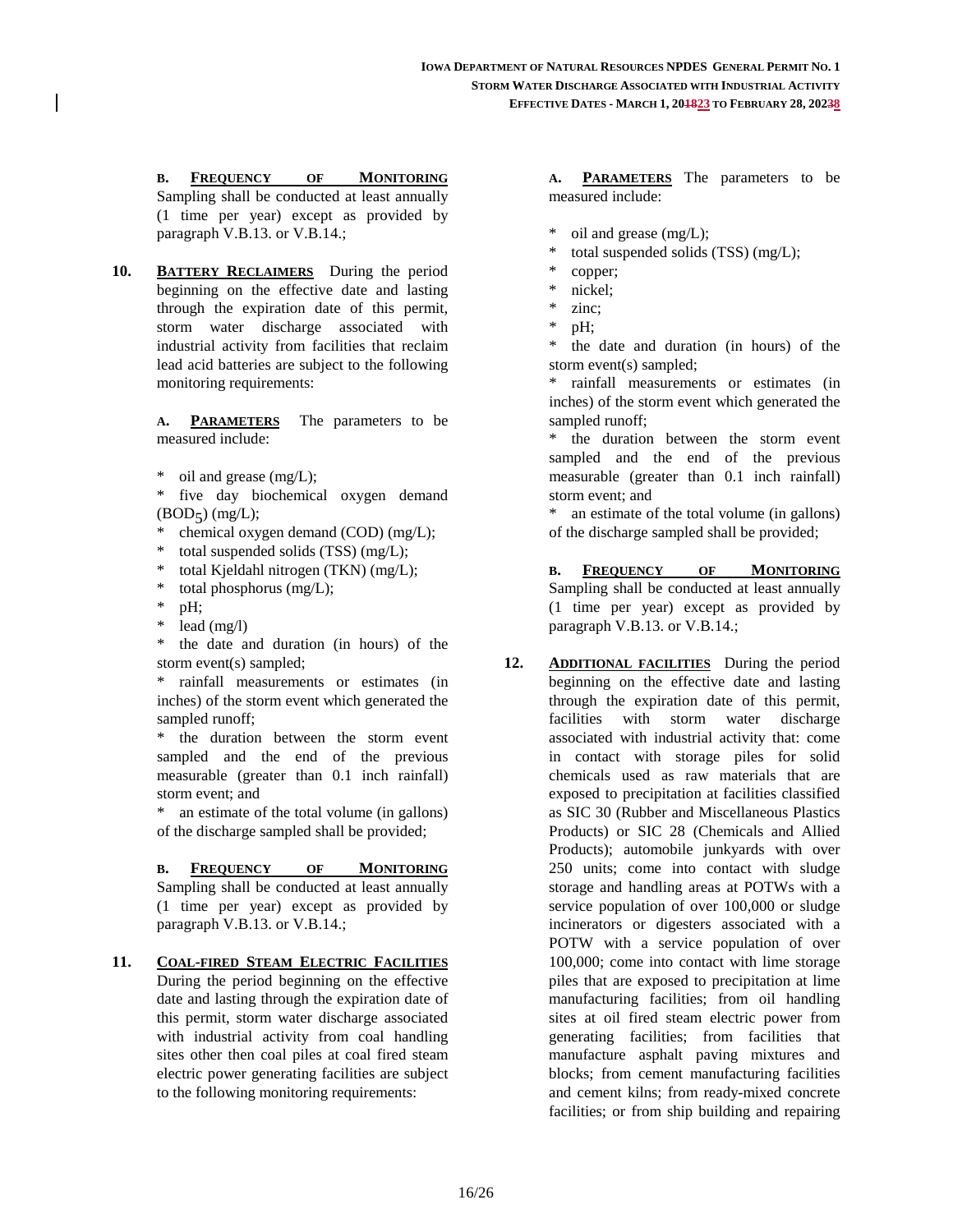facilities, are subject to the following monitoring requirements:

**A. PARAMETERS** The parameters to be measured include:

oil and grease  $(mg/L);$ 

five day biochemical oxygen demand  $(BOD<sub>5</sub>)$  (mg/L);

- chemical oxygen demand  $(COD)$  (mg/L);
- \* total suspended solids (TSS) (mg/L);
- total Kjeldahl nitrogen (TKN) (mg/L);
- total phosphorus  $(mg/L);$
- pH;

 \* any pollutant limited in an effluent guideline to which the facility is subject

the date and duration (in hours) of the storm event(s) sampled;

 \* rainfall measurements or estimates (in inches) of the storm event which generated the sampled runoff;

 \* the duration between the storm event sampled and the end of the previous measurable (greater than 0.1 inch rainfall) storm event; and

 \* an estimate of the total volume (in gallons) of the discharge sampled shall be provided;

**B. FREQUENCY OF MONITORING**  Sampling shall be conducted at least annually (1 time per year) except as provided by paragraph V.B.13. or V.B.14.;

13. SAMPLE TYPE For discharges from holding ponds or other impoundments with a retention period greater than 24 hours, (estimated by dividing the volume of the detention pond by the discharge rate) a minimum of one grab sample may be taken. For all other discharges, data shall be reported for both a grab sample and a composite sample. All samples shall be collected from a discharge resulting from a storm event that is greater than 0.1 inches in magnitude and that occurs at least 72 hours from the previously measurable (greater than 0.1 inch rainfall) storm event. The grab sample shall be taken during the first hour of the discharge. The composite sample shall either be flow-weighted or time-weighted. Composite samples may be taken with a continuous sampler or as a combination of a minimum of three sample aliquots taken in each hour of discharge for the entire discharge or for the first three hours of the discharge, with each aliquot being separated by a minimum period of fifteen minutes. Only grab samples may be collected and analyzed for the determination of pH, temperature, cyanide, total phenols, residual chlorine, fecal coliform, fecal streptococcus, and oil and grease.

- 14. **SAMPLING WAIVER** When a discharger is unable to collect samples due to adverse climatic conditions, the discharger must explain, in writing, why samples could not be collected, including available documentation of the event, and retain a copy of the explanation in accordance with Part V.D of this permit. Adverse climatic conditions which may prohibit the collection of samples include weather that creates dangerous conditions for personnel (such as local flooding, high winds, tornadoes, electrical storms, etc.) or otherwise make the collection of a sample impracticable (drought, extended frozen conditions, etc.).
- **15. REPRESENTATIVE DISCHARGE** When a facility has two or more outfalls that, based on a consideration of features and activities within the area drained by the outfall, the permittee reasonably believes discharge substantially identical effluents, the permittee may test the effluent of one of such outfalls and report that the quantitative data also applies to the substantially identical outfall(s). In addition, for each outfall that the permittee believes is representative, an estimate of the size of the drainage area (in square feet) and an estimate of the runoff coefficient of the drainage area (e.g. low (under 40%), medium  $(40\%$  to  $65\%)$  or high (above  $65\%)$ ) shall be provided.
- **C. NONCOMPLIANCE REPORTING** Permittees that are not required to monitor must report all incidents of non-compliance to the Department at least annually.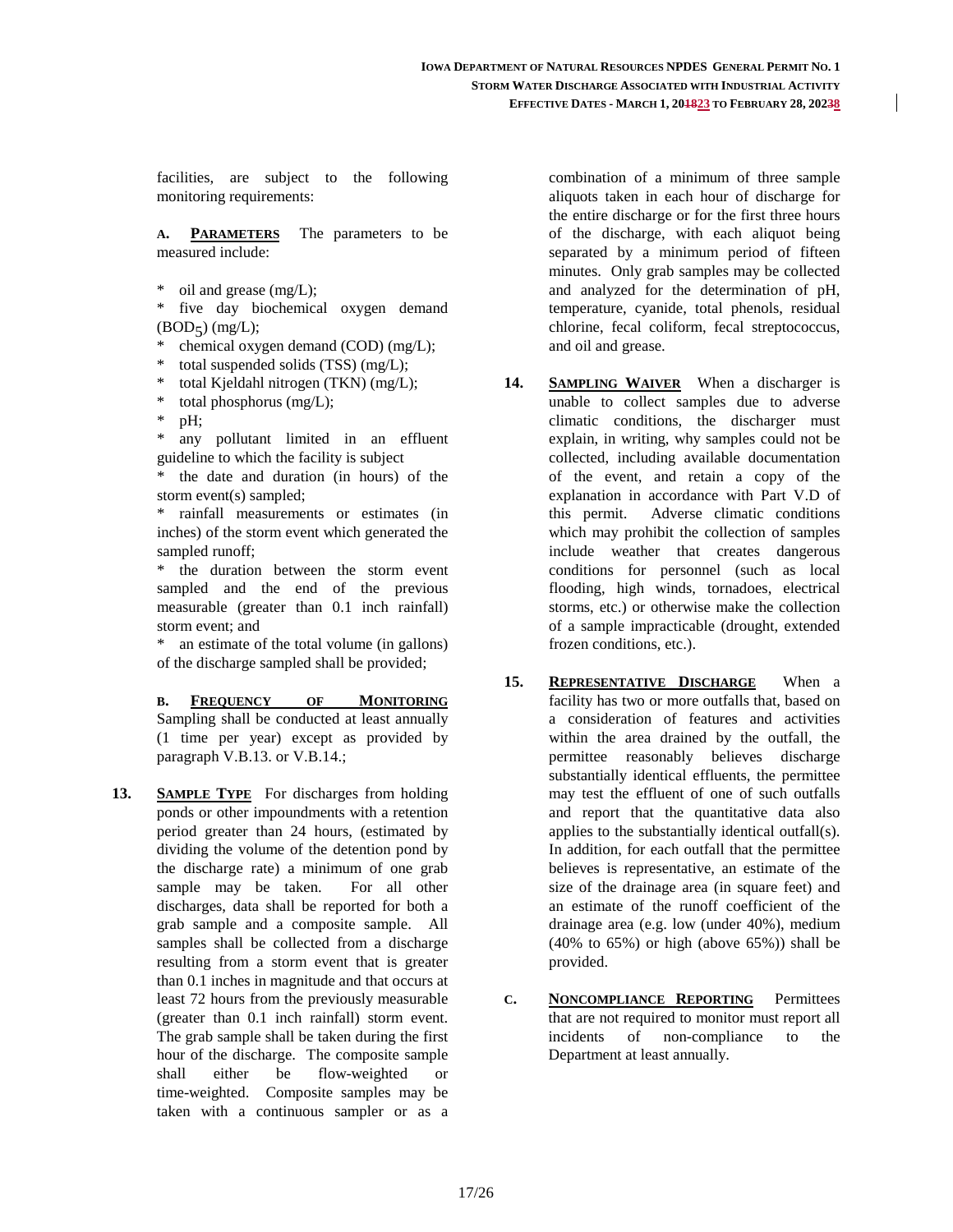# **D. REPORTING**

- **1.** Permittees which are subject to the monitoring requirement of Part IV NUMERIC EFFLUENT LIMITATIONS are required to submit signed copies of discharge monitoring results on Discharge Monitoring Report Forms(s) within 30 days after the sampling occurred.
- **2.** Except as provided in Paragraph D.1. of this section, permittees are not required to submit monitoring results. However, such permittees must retain monitoring results in accordance with Part V.E. and be available to the Department upon request.
- **3. ADDITIONAL NOTIFICATION** Facilities with at least one storm water discharge associated with industrial activity through a municipal separate storm sewer system must submit signed copies of discharge monitoring reports or results to the operator of the municipal separate storm sewer system upon request.

#### **E. RETENTION OF RECORDS**

- **1.** The permittee shall retain a copy of the storm water pollution prevention plan, records of all monitoring information, copies of all reports required by this permit, and records of all data used to complete the Notice of Intent to be covered by this permit for the duration of the permit or for a period of at least three years from the date of the measurement, report, inspection, etc.
- **2.** Permittees must submit monitoring results to the Department upon the request of the Department, and submit a summary of monitoring results as part of renotification requirements in accordance with Part II.F.
- **F. ADDRESSES** All written correspondence to the Department should be sent to the following address:

Storm Water Coordinator Iowa Department of Natural Resources 502 E. 9th St. Des Moines, IA 50319-0034

#### **PART VI. STANDARD PERMIT CONDITIONS**

# **A. DUTY TO COMPLY**

The permittee must comply with all conditions of this permit. Any permit noncompliance constitutes a violation of the Code of Iowa and the Clean Water Act and is grounds for enforcement action; for termination of coverage under this general permit; or for denial of a request for coverage under a reissued general permit.

#### **1. TOXIC POLLUTANTS**

The permittee shall comply with effluent standards or prohibitions established under section 307(a) of the Clean Water Act for toxic pollutants, within the time provided in the regulations that establish these standards or prohibitions, even if the permit has not yet been modified to incorporate the requirement.

#### **2. PENALTIES FOR VIOLATIONS OF PERMIT CONDITIONS**

Section 309 of the CWA provides significant penalties for any person who violates a permit condition implementing sections 301, 302, 306, 307, 308, 318, or 405 of the CWA, or any permit condition or limitation implementing any such sections in a permit issued under section 402. Any person who violates any permit condition of this permit is subject to a civil penalty not to exceed \$25,000 per day of such violation, as well as any other appropriate sanction provided by section 309 of the CWA.

# **B. CONTINUATION OF THE EXPIRED GENERAL PERMIT**

This permit expires on February 28, 2023. However, an expired general permit shall continue in effect until replaced by adoption of a new general permit.

# **C. NEED TO HALT OR REDUCE ACTIVITY NOT A DEFENSE**

It shall not be a defense for a permittee in an enforcement action that it would have been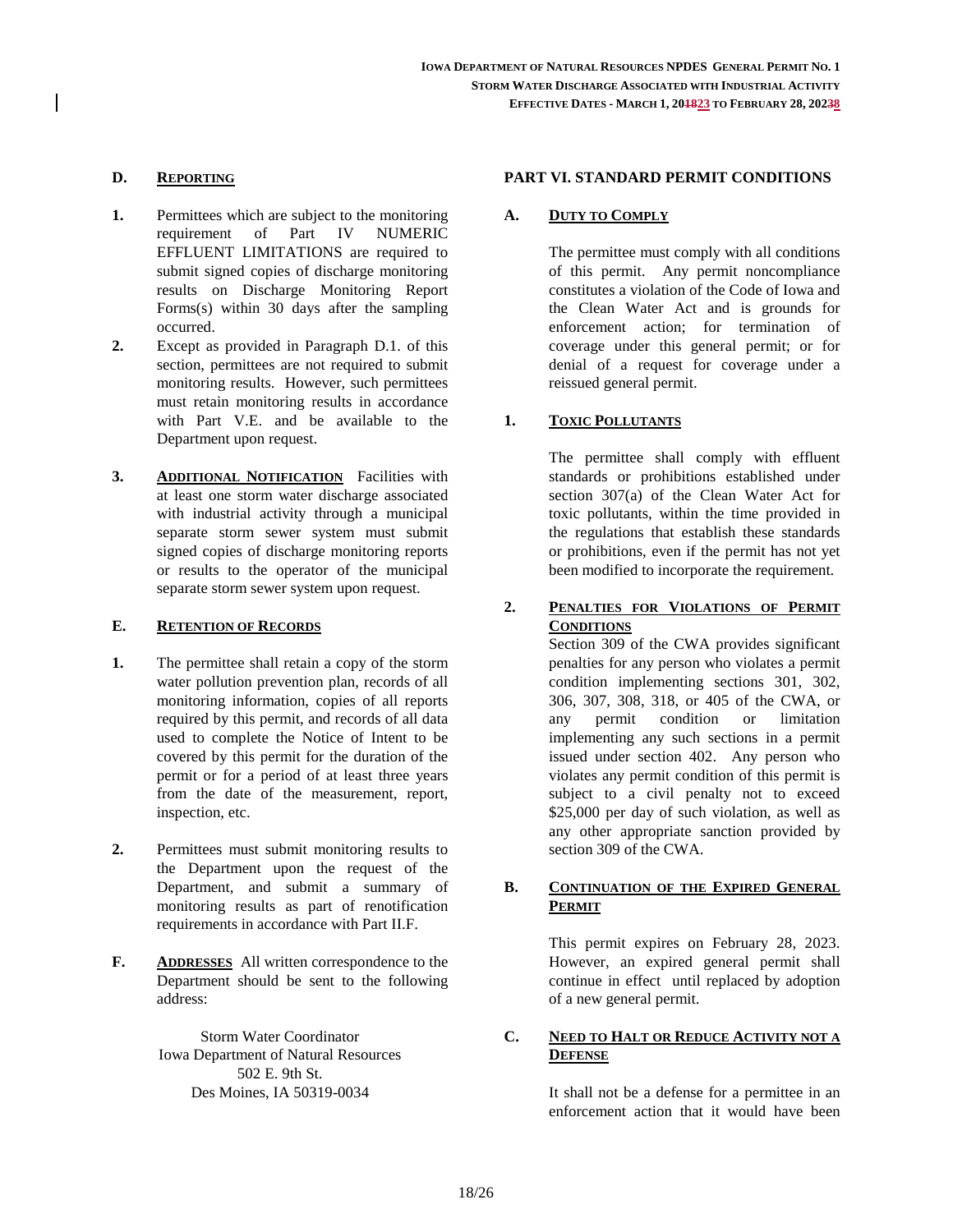necessary to halt or reduce the permitted activity in order to maintain compliance with the conditions of this permit.

# **D. DUTY TO MITIGATE**

The permittee shall take all reasonable steps to minimize or prevent any discharge in violation of this permit which has a reasonable likelihood of adversely affecting human health or the environment.

#### **E. DUTY TO PROVIDE INFORMATION**

The permittee shall furnish to the Department, within a reasonable time, any information which the Department may request to determine compliance with this permit. The permittee shall also furnish to the Department upon request copies of records required to be kept by this permit.

#### **F. OTHER INFORMATION**

When the permittee becomes aware that he or she failed to submit any relevant facts, or submitted incorrect information in the Notice of Intent or in any other report to the Department, he or she shall promptly submit such facts or information.

# **G. SIGNATORY REQUIREMENTS**

All Notices of Intent, storm water pollution prevention plans, reports, certifications or information either submitted to the Department or the operator of a large or medium municipal separate storm sewer system, or that this permit requires be maintained by the permittee, shall be signed in accordance with rule 567--64.3(8) of the Iowa Administrative Code as follows:

64.3(8) *Identity of signatories of operation permit applications.* The person who signs the application for an operation permit shall be:

**a.** *Corporations*. In the case of corporations, a responsible corporate officer. A responsible corporate officer means: (1) A president, secretary, treasurer, or vice -president in charge of a principal business function, or any other person who performs similar policy or decision-making functions: or (2) The manager of manufacturing, production or operating facilities. If authority to sign documents has been assigned or delegated to the manager in accordance with corporate procedures.

**b.** *Partnerships*. In the case off a partnership, a general partner.

**c.** *Sole proprietorships*. In the case of a sole proprietorship, the proprietor.

**d.** *Municipal, state, federal, or other public agency*. In the case of a municipal, state, or other public facility, either the principal executive officer or the ranking elected official. A principal executive officer of a public agency includes: (1) The chief executive officer of the agency, or (2) A senior executive officer having responsibility for the overall operations of a unit of the agency.

**e.** *Storm water discharge associated with industrial activity from construction activity*. In the case of a storm water discharge associated with industrial activity from construction as identified in 40 CFR  $122.26(b)(14)(x)$ , either the owner of the site or the general contractor.

The person who signs NPDES reports shall be the same, except that in the case of a corporation or a public body, monitoring reports required under the terms of the permit may be submitted by the person who is responsible for the overall operation of the facility from which the discharge originated.

# **H. CERTIFICATION**

Any person signing documents required by this permit shall make the following certification:

"I certify under penalty of law that this document and all attachments were prepared under my direction or supervision in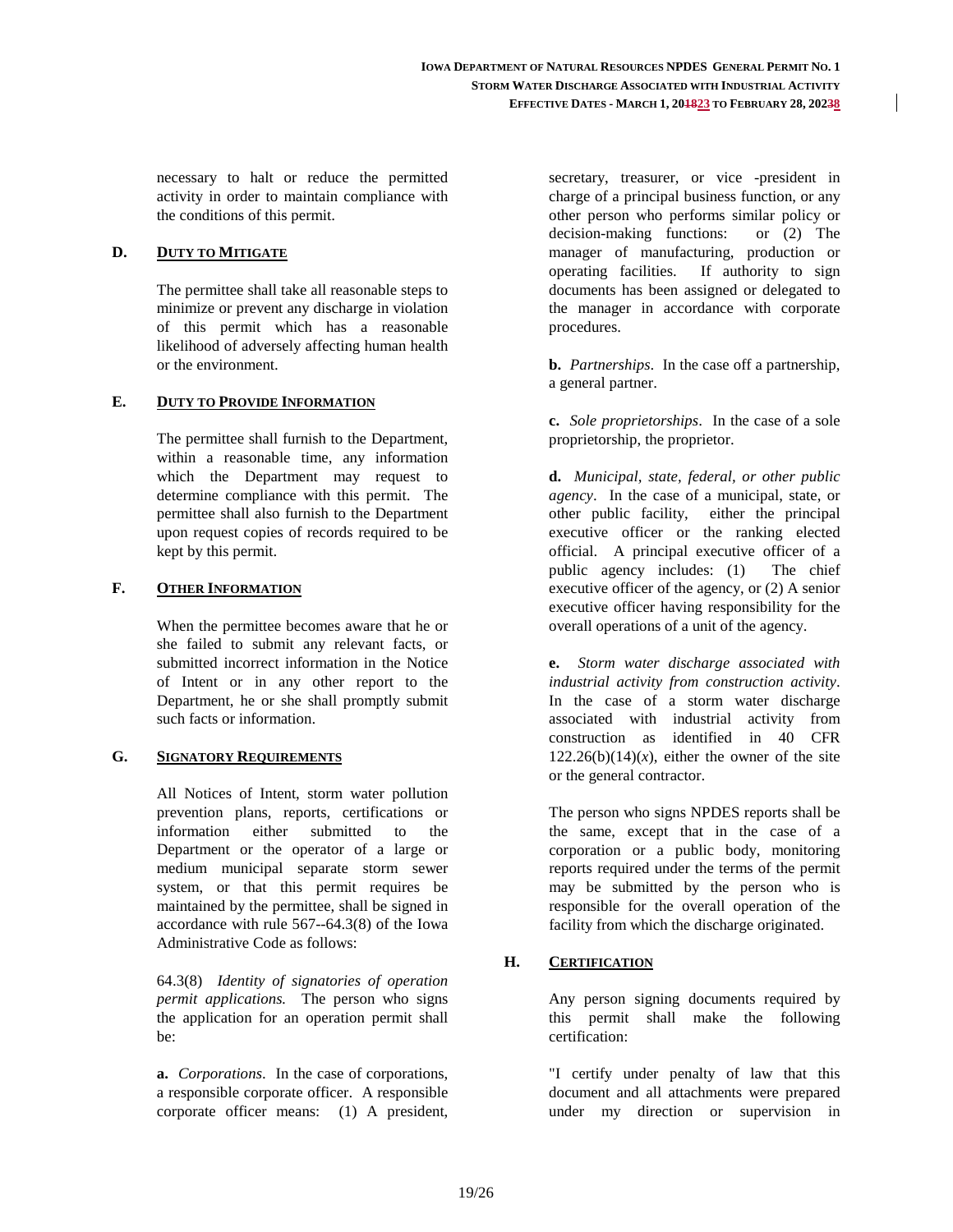accordance with a system designed to assure that qualified personnel properly gathered and evaluated the information submitted. Based on my inquiry of the person or persons who manage the system, or those persons directly responsible for gathering the information, the information submitted is, to the best of my knowledge and belief, true, accurate, and complete. I am aware that there are significant penalties for submitting false information, including the possibility of fine and imprisonment for knowing violations."

#### **I. OIL AND HAZARDOUS SUBSTANCE LIABILITY**

Nothing in this permit shall be construed to preclude the institution of any legal action or relieve the permittee from any responsibilities, liabilities, or penalties to which the permittee is or may be subject under section 311 of the Clean Water Act.

#### **J. PROPERTY RIGHTS**

The issuance of this permit does not convey any property rights of any sort, nor any exclusive privileges, nor does it authorize any injury to private property nor any invasion of personal rights, nor any infringement of Federal, State or local laws or regulations.

# **K. SEVERABILITY**

The provisions of this permit are severable, and if any provision of this permit, or the application of any provision of this permit to any circumstance, is held invalid, the application of such provision to other circumstances, and the remainder of this permit shall not be affected thereby.

# **L. TRANSFERS**

This permit is not transferable to any person except after notice to the Department. The Department may require the operator to apply for and obtain an individual NPDES permit as stated in paragraph I.C.

#### **M. PROPER OPERATION AND MAINTENANCE**

The permittee shall at all times properly operate and maintain all facilities and systems of treatment and control (and related appurtenances) which are installed or used by the permittee to achieve compliance with the conditions of this permit and with the requirements of storm water pollution prevention plans. Proper operation and maintenance also includes adequate laboratory controls and appropriate quality assurance procedures. Proper operation and maintenance requires the operation of backup or auxiliary facilities or similar systems, installed by a permittee only when necessary to achieve compliance with the conditions of the permit.

#### **N. MONITORING AND RECORDS**

- **1.** Samples and measurements taken for the purpose of monitoring shall be representative of the monitored activity. Analyses must be performed by a laboratory certified in Iowa to perform such analyses in conformance with Chapter 83. I.A.C
- **2.** The permittee shall retain records of all monitoring information including all calibration and maintenance records and all original strip chart recordings for continuous monitoring instrumentation, copies of the reports required by this permit, and records of all data used to complete the application for this permit for the duration of this permit or three years after the measurement, whichever is later.
- **3. RECORDS CONTENTS** Records of monitoring information shall include:

**A.** The date, exact place, and time of sampling or measurements;

- **B.** The initials or name(s) of the individual(s) who performed the sampling or measurements;
- **C.** The date(s) analyses were performed;
- **D.** The time(s) analyses were initiated;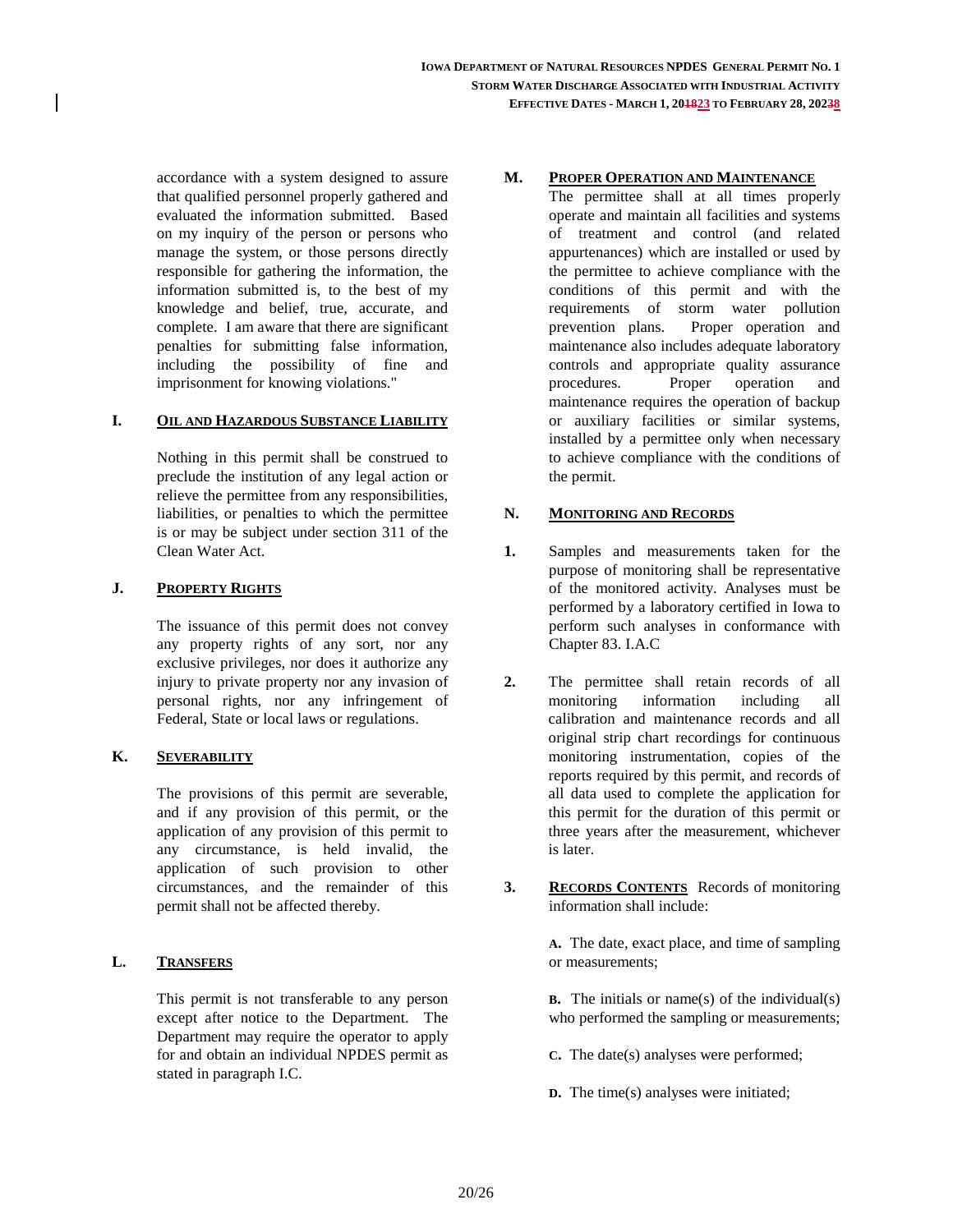**E.** The initials or name(s) of the individual(s) who performed the analyses;

**F.** References and written procedures, when available, for the analytical techniques or methods used; and

**G.** The results of the analyses, including the bench sheets, instrument readout, electronic records, etc. used to determine these results.

- **4.** Monitoring must be conducted according to test procedures specified in Iowa Administrative Code 567--Chapter 63 unless other test procedures have been specified in this permit.
- **5.** The Clean Water Act provides that any person who falsifies, tampers with, or knowingly renders inaccurate any monitoring device or method required to be maintained under this permit shall, upon conviction, be punished by a fine of not more than \$10,000 per violation, or by imprisonment for not more than 2 years per violation, or by both.

# **O.** BYPASS OF TREATMENT FACILITIES

# **1. NOTICE**

**A**. **ANTICIPATED BYPASS** If the permittee knows in advance of the need for a bypass, he or she shall submit prior notice, if possible, at least ten days before the date of the bypass; including an evaluation of the anticipated quality and effect of the bypass.

**B. UNANTICIPATED BYPASS** The permittee shall submit notice of an unanticipated bypass. Any information regarding the unanticipated bypass shall be provided orally within 24 hours from the time the permittee became aware of the circumstances. A written submission shall also be provided within 5 days of the time the permittee becomes aware of the circumstances. The written submission shall contain a description of the bypass and its cause; the period of the bypass, including exact dates and times, and if the bypass has not been corrected, the anticipated time it is expected to continue; and steps taken or

planned to reduce, eliminate, and prevent reoccurrence of the bypass.

#### **2. PROHIBITION OF BYPASS**

**A.** A bypass is prohibited and the Department may take enforcement action against a permittee for a bypass unless:

**(1)** The bypass was unavoidable to prevent loss of life, personal injury, or severe property damage;

**(2)**. There were no feasible alternatives to the bypass, such as the use of auxiliary treatment facilities, retention of untreated wastes, or maintenance during normal periods of equipment down time. This condition is not satisfied if the permittee should, in the exercise of reasonable engineering judgment, have installed adequate backup equipment to prevent a bypass which occurred during normal periods of equipment downtime or preventive maintenance; and

**(3).** The permittee submitted notices as required under paragraph VI.O.1. of this section.

**B.** The Department may approve an anticipated bypass after considering its adverse effects, if the Department determines that it will meet the three conditions listed in paragraph VI.O.2.a. of this section.

# **P. UPSET CONDITIONS**

- **1.** An upset constitutes an affirmative defense to an action brought for noncompliance with technology-based permit limitations if the requirements of paragraph 2 below are met.
- **2.** A permittee who wishes to establish the affirmative defense of an upset shall demonstrate, through properly signed, contemporaneous operating logs, or other relevant evidence, that:

**A**. An upset occurred and that the permittee can identify the specific cause(s) of the upset: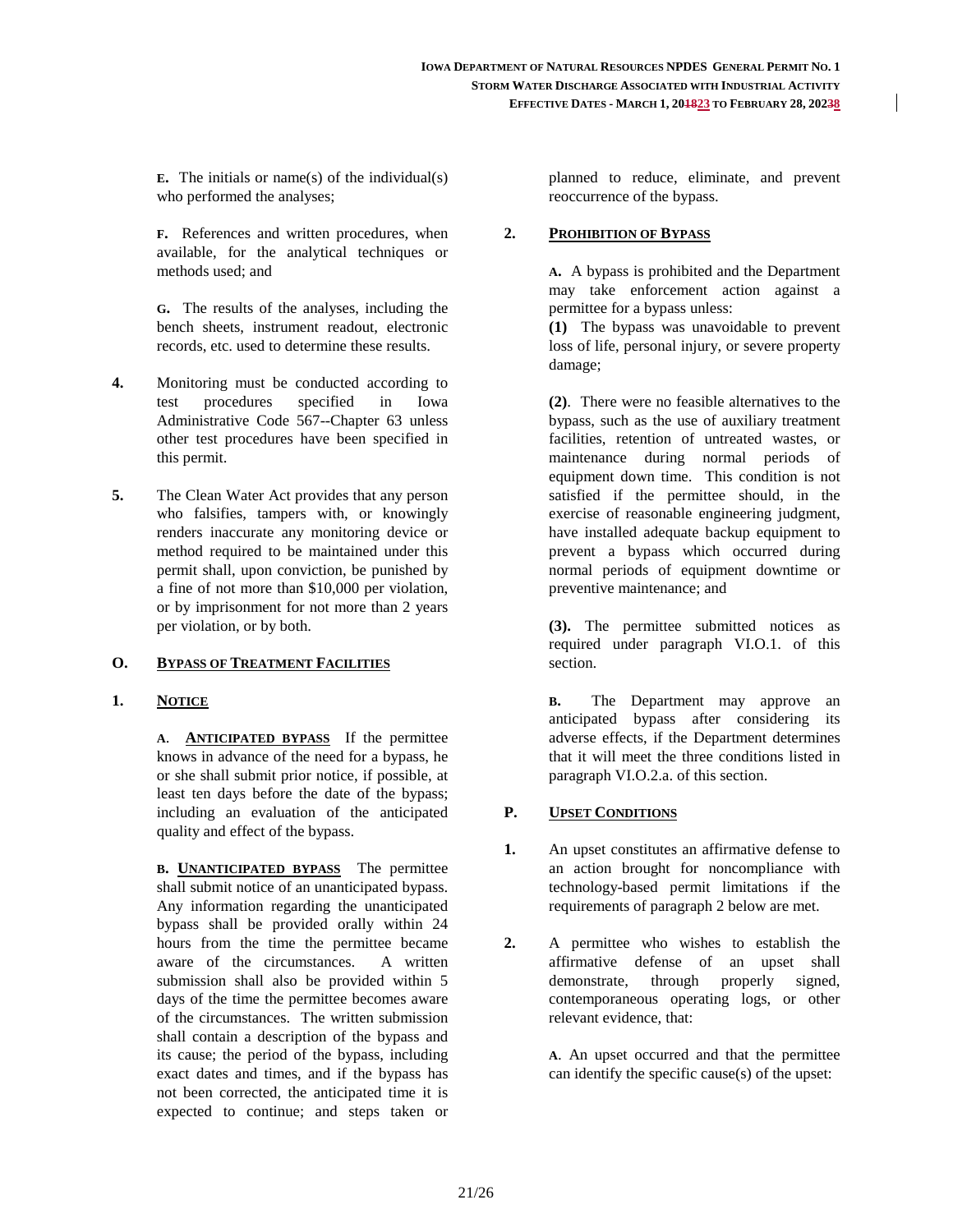**B**. The permitted facility was at the time being properly operated;

**C**. The permittee submitted notice of the upset; and,

**D**. The permittee complied with any remedial measures required under Part III.C.

**3.** In any enforcement proceeding the permittee seeking to establish the occurrence of an upset has the burden of proof.

#### **Q. INSPECTION AND ENTRY**

The permittee shall allow the Department or an authorized representative of EPA, the State, or, in the case of a facility which discharges through a municipal separate storm sewer, an authorized representative of the municipal operator of the separate storm sewer receiving the discharge, upon the presentation of credentials and other documents as may be required by law, to:

1. Enter upon the premises where a regulated facility or activity is located or conducted or where records must be kept under the conditions of this permit;

2. Have access to and copy at reasonable times, any records that must be kept under the conditions of this permit; and

3. Inspect at reasonable times any facilities or equipment (including monitoring and control equipment).

# **R. PERMIT ACTIONS**

Coverage under this permit may be terminated for cause. The filing of a request by the permittee for a permit discontinuance, or a notification of planned changes or anticipated noncompliance does not stay any permit condition.

#### **PART VII. REOPENER CLAUSE**

If there is evidence indicating potential or realized impacts on water quality due to any storm water discharge associated with industrial activity covered by this permit, the permittee may be required to obtain an individual permit in accordance with Part I.C. of this permit.

#### **PART VIII. DEFINITIONS**

**"***Best Management Practices***"** ("BMPs") means schedules of activities, prohibitions of practices, maintenance procedures, and other management practices to prevent or reduce the pollution of waters of the United States. BMPs also include treatment requirements, operating procedures, and practices to control plant site runoff, spillage or leaks, sludge or waste disposal, or drainage from raw material storage.

**"***Bypass***"** means the intentional diversion of waste streams from any portion of a treatment facility.

**"***Coal pile runoff***"** means the rainfall runoff from or through any coal storage pile.

**"***CWA***" or "***Clean Water Act***"** means the Federal Water Pollution Control Act.

**"***Dedicated portable asphalt plant***"** means a portable asphalt plant that is located on or contiguous to a construction site and that provides asphalt only to the construction site that the plant is located on or adjacent to.

**"***Dedicated portable concrete plant***"** means a portable concrete plant that is located on or contiguous to a construction site and that provides concrete only to the construction site that the plant is located on or adjacent to.

**"***Dedicated sand or gravel operation***"** means an operation that produces sand and/or gravel for a single construction project.

**"***Department***"** means the Iowa Department of Natural Resources.

**"***Discharge authorization date***"** refers to October 1, 1992 for storm water discharges associated with industrial activity with requirements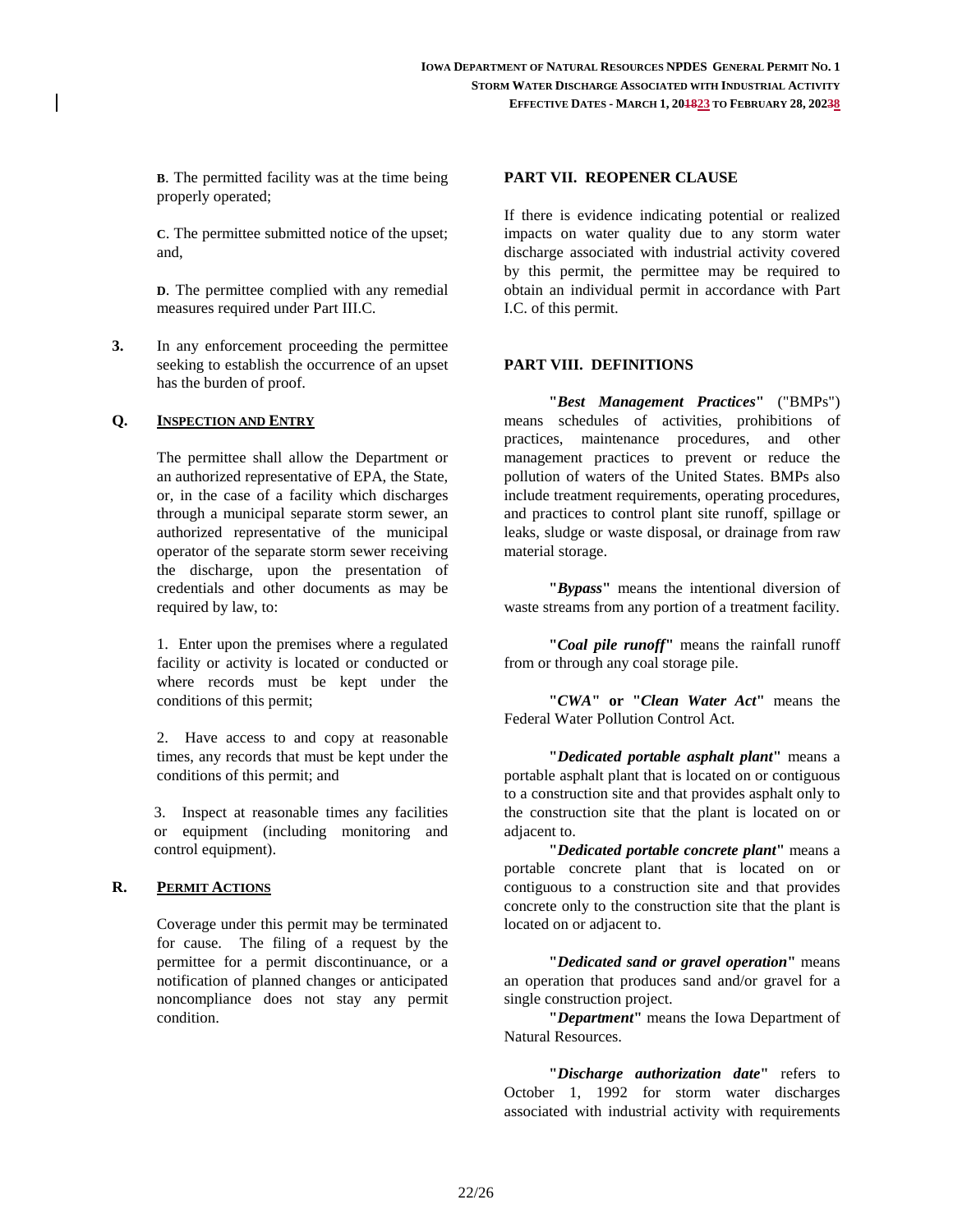to apply on or before October 1, 1992. For all other storm water discharges, the discharge authorization date will be the date that the discharge will begin or the date in which all the requirements of Part II.C. have been met, whichever is later.

**"***Flow-weighted composite sample***"** means a composite sample consisting of a mixture of aliquots collected at a constant time interval, where the volume of each aliquot is proportional to the flow rate of the discharge.

 **"***Hazardous condition***"** means any situation involving the actual, imminent, or probable spillage, leakage, or release of a hazardous substance on to the land, into a water of the state, or into the atmosphere, which creates an immediate or potential danger to the public health or safety or to the environment. 455B.381(4) 2015, Code of Iowa

**"***Hazardous substance***"** means any substance or mixture of substances that presents a danger to the public health or safety and includes, but in not limited to, a substance that is toxic, corrosive, or flammable, or that is an irritant or that generates pressure through decomposition, heat, or other means. "Hazardous substances" may include any hazardous waste identified or listed by the administrator of the United State Environmental Protection Agency under the Solid Waste Disposal Act as amended by the Resource Conservation and Recovery Act of 1976, or any toxic pollutant listed under section 307 of the federal Water Pollution Control Act as amended to January 1, 1977, or any hazardous substance designated under section 311 of the federal Water Pollution Control Act as amended to January 1, 1977, or any hazardous material designated by the secretary of transportation under the Hazardous Materials Transportation Act . 455B.381(1) , 2015 Code of Iowa

 **"***Landfill***"** means an area of land or an excavation in which wastes are placed for permanent disposal, and which is not a land application unit, surface impoundment, injection well, or waste pile.

 **"***Land application unit***"** means an area where wastes are applied onto or incorporated into the soil surface (excluding manure spreading operations) for treatment or disposal.

**"***Large and Medium municipal separate storm sewer system***"** means all municipal separate storm sewers that are either:

(i) located in an incorporated place with a population of 100,000 or more as determined by the latest Decennial Census by the Bureau of Census; or

(ii) located in the counties with unincorporated urbanized populations of 100,000 or more, except municipal separate storm sewers that are located in the incorporated places, townships or towns within such counties; or

(iii) owned or operated by a municipality other than those described in paragraph (i) or (ii) and that are designated by the Department as part of the large or medium municipal separate storm sewer system.

**"***Municipality***"** means a city, town, borough, county, parish, district, association, or other public body created by or under State law.

**"***NOI***"** means Notice of Intent to be covered by this permit (see Part II of this permit.)

 **"***Outstanding Iowa Waters***"** means those waters which constitute an outstanding state resource such as waters of exceptional recreational or ecological significance. These waters are identified in Appendix B of the Iowa Antidegradation Implementation Procedure manual.

 **"***Outstanding National Resource Waters***"** means those waters which constitute an outstanding national resource such as waters of national and state parks and wildlife refuges and also waters of exceptional recreational or ecological significance. These waters are identified in Appendix B of the Iowa Antidegradation Implementation Procedure manual.

 **"***Qualified personnel***"** means those individuals capable enough and knowledgeable enough to perform the required functions adequately well to ensure compliance with the relevant permit conditions and requirements of the Iowa Administrative Code.

**"***Runoff coefficient***"** means the fraction of total rainfall that will appear at the conveyance as runoff.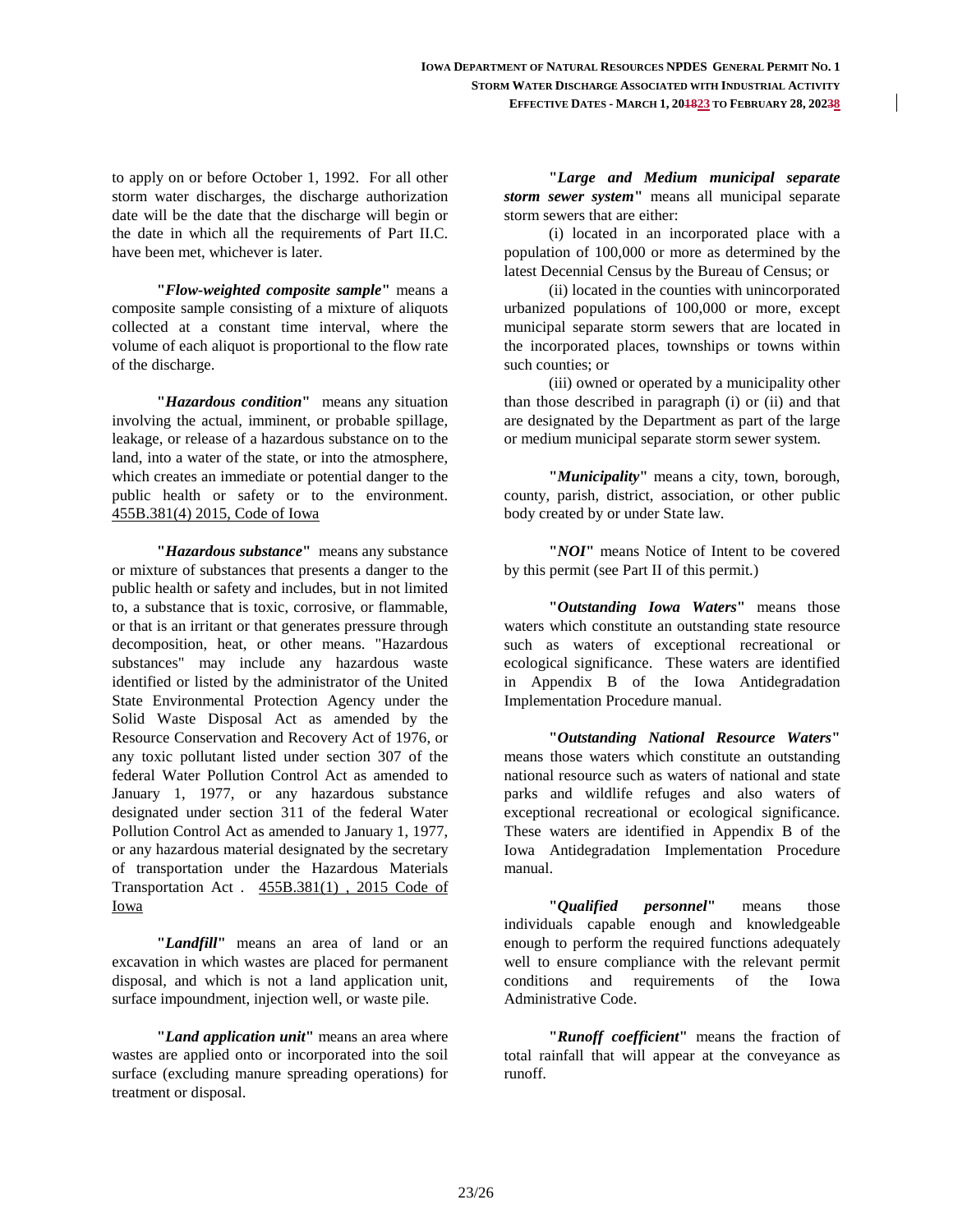**"***Section 313 water priority chemical***"** means a chemical or chemical categories which are:

1) Listed at 40 CFR 372.65 pursuant to Section 313 of Title III of the Superfund Amendments and Reauthorization Act (SARA) of 1986, also titled the Emergency Planning and Community Right-to-Know Act of 1986;

2) Present at or above threshold levels at a facility subject to SARA Title III, Section 313 reporting requirements; and

3) Meet at least one of the following criteria:

(i) are listed in Appendix D of 40 CFR 122 on either Table II (organic priority pollutants), Table III (certain metals, cyanides, and phenols) or Table V (certain toxic pollutants and hazardous substances);

(ii) are listed as a hazardous substance pursuant to section  $311(b)(2)(A)$  of the CWA at 40 CFR 116.4; or

(iii) are pollutants for which EPA has published acute or chronic water quality criteria.

**"***Severe Property Damage***"** means substantial physical damage to property, damage to treatment facilities which causes them to become inoperable, or substantial and permanent loss of natural resources which can reasonably be expected to occur in the absence of a bypass. Severe property damage does not mean economic loss caused by delays in production.

 **"***Storm Water***"** means storm water runoff, snow melt runoff, and surface runoff and drainage.

 **"***Storm water discharge associated with industrial activity***"** means the discharge from any conveyance which is used for collecting and conveying storm water and which is directly related to manufacturing, processing or raw materials storage areas at an industrial plant. The term does not include discharges from facilities or activities excluded from the NPDES program under 40 CFR part 122. For the categories of industries identified in paragraphs  $(i)$  through  $(x)$  of this definition, the term includes, but is not limited to, storm water discharges from industrial plant yards; immediate access roads

and rail lines used or traveled by carriers of raw materials, manufactured products, waste material, or by-products used or created by the facility; material handling sites; refuse sites; sites used for the application or disposal of process waste waters (as defined at 40 CFR part 401); sites used for the storage and maintenance of material handling equipment; sites used for residual treatment, storage, or disposal; shipping and receiving areas; manufacturing buildings; storage areas (including tank farms) for raw materials, and intermediate and finished products; and areas where industrial activity has taken place in the past and significant materials remain and are exposed to storm water.

For the categories of industries identified in paragraph (xi) of this definition, the term includes only storm water discharges from all the areas (except access roads and rail lines) that are listed in the previous sentence where material handling equipment or activities, raw materials, intermediate products, final products, waste materials, by-products, or industrial machinery are exposed to storm water. For the purposes of this paragraph, material handling activities include the storage, loading and unloading, transportation, or conveyance of any raw material, intermediate product, finished product, by-product, or waste product. The term excludes areas located on plant lands separate from the plant's industrial activities, such as office buildings and accompanying parking lots as long as the drainage from the excluded areas is not mixed with storm water drained from the above described areas. Industrial facilities (including industrial facilities that are Federally, State, or municipally owned or operated that meet the description of the facilities listed in these paragraphs (i)-(xi) of the definition) include those facilities designated under 40 CFR  $122.26(a)(1)(v)$ . The following categories of facilities are considered to be engaging in "industrial activity" for purposes of this definition;

 (*i*) Facilities subject to storm water effluent limitations guidelines, new source performance standards, or toxic pollutant effluent standards under 40 CFR Subchapter N (except facilities with toxic pollutant effluent standards which are exempted under category (*xi*) of this definition);

 (*ii*) Facilities classified as Standard Industrial Classifications 24 (except 2434), 26 (except 265 and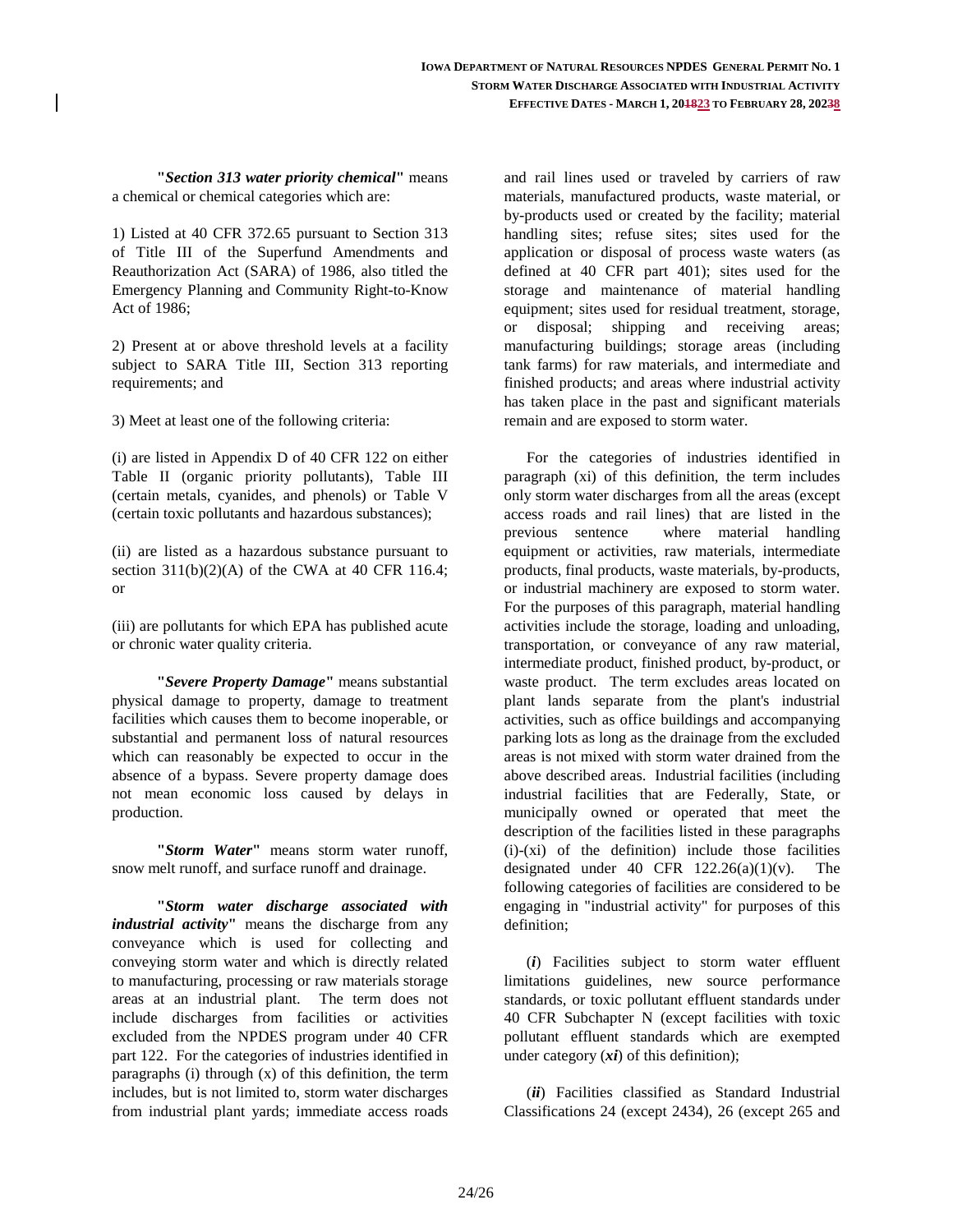267), 28 (except 283 and 285), 29, 311, 32 (except 323), 33, 3441, 373;

 (*iii*). Facilities classified as Standard Industrial Classifications 10 through 14 (mineral industry) including active or inactive mining operations (except for areas of coal mining operations no longer meeting the definition of a reclamation area under 40 CFR 434.11(1) because the performance bond issued to the facility by the appropriate SMCRA authority has been released, or except for areas of non-coal mining operations which have been released from applicable State or Federal reclamation requirements after December 17, 1990) and oil and gas exploration, production, processing, or treatment operations, or transmission facilities that discharge storm water contaminated by contact with or that has come into contact with, any overburden, raw material, intermediate products, finished products, byproducts or waste products located on the site of such operations; (inactive mining operations are mining sites that are not being actively mined, but which have an identifiable owner/operator; inactive mining sites do not include sites where mining claims are being maintained prior to disturbances associated with the extraction, beneficiation, or processing of mined materials, nor sites where minimal activities are undertaken for the sole purpose of maintaining a mining claim);

 (*iv*) Hazardous waste treatment, storage, or disposal facilities, including those that are operating under interim status or a permit under Subtitle C of RCRA;

 (*v*) Landfills, land application sites, and open dumps that receive or have received any industrial wastes (waste that is received from any of the facilities described under this subsection) including those that are subject to regulation under Subtitle D of RCRA;

 (*vi*) facilities involved in the recycling of materials, including metal scrap yards, battery reclaimers, salvage yards, and automobile junkyards, including but limited to those classified as Standard Industrial Classification 5015 and 5093;

 (*vii*) Steam electric power generating facilities, including coal handling sites;

 (*viii*) Transportation facilities classified as Standard Industrial Classifications 40, 41, 42 (except 4221-4225), 43, 44, 45 and 5171 which have vehicle maintenance shops, equipment cleaning operations, or airport deicing operations. Only those portions of the facility that are either involved in vehicle maintenance (including vehicle rehabilitation, mechanical repairs, painting, fueling, and lubrication), equipment cleaning operations, airport deicing operations, or which are otherwise identified under paragraphs  $(i)$ - $(vii)$  or  $(ix)$ - $(xi)$  of this definition are associated with industrial activity;

 (*ix*) Treatment works treating domestic sewage or any other sewage sludge or wastewater treatment device or system, used in the storage treatment, recycling, and reclamation of municipal or domestic sewage, including land dedicated to the disposal of sewage sludge that are located within the confines of the facility, with a design flow of 1.0 mgd or more, or required to have an approved pretreatment program under 40 CFR 403. Not included are farm lands, domestic gardens or lands used for sludge management where sludge is beneficially reused and which are not physically located in the confines of the facility, or areas that are in compliance with 40 CFR 503;

 (*x*) Construction activity including clearing, grading and excavation activities except: operations that result in the disturbance of less than one acre of total land area which are not part of a larger common plan of development or sale;

 (*xi*) Facilities under Standard Industrial Classifications 20, 21, 22, 23, 2434, 25, 265, 267, 27, 283, 285, 30, 31 (except 311), 323, 34 (except 3441), 35, 36, 37 (except 373), 38, 39, 4221-4225, (and which are not otherwise included within categories  $(iii)$ - $(x)$ );

 "*Storm water discharge associated with industrial activity from asphalt plants, concrete batch plants and rock crushing plants"* means storm water discharge associated with industrial activity from facilities engaged in manufacturing asphalt paving mixtures and which are classified under Standard Industrial Classification 2951, primarily engaged in manufacturing portland cement concrete delivered to a purchaser in a plastic and unhardened state and which is classified under Standard Industrial